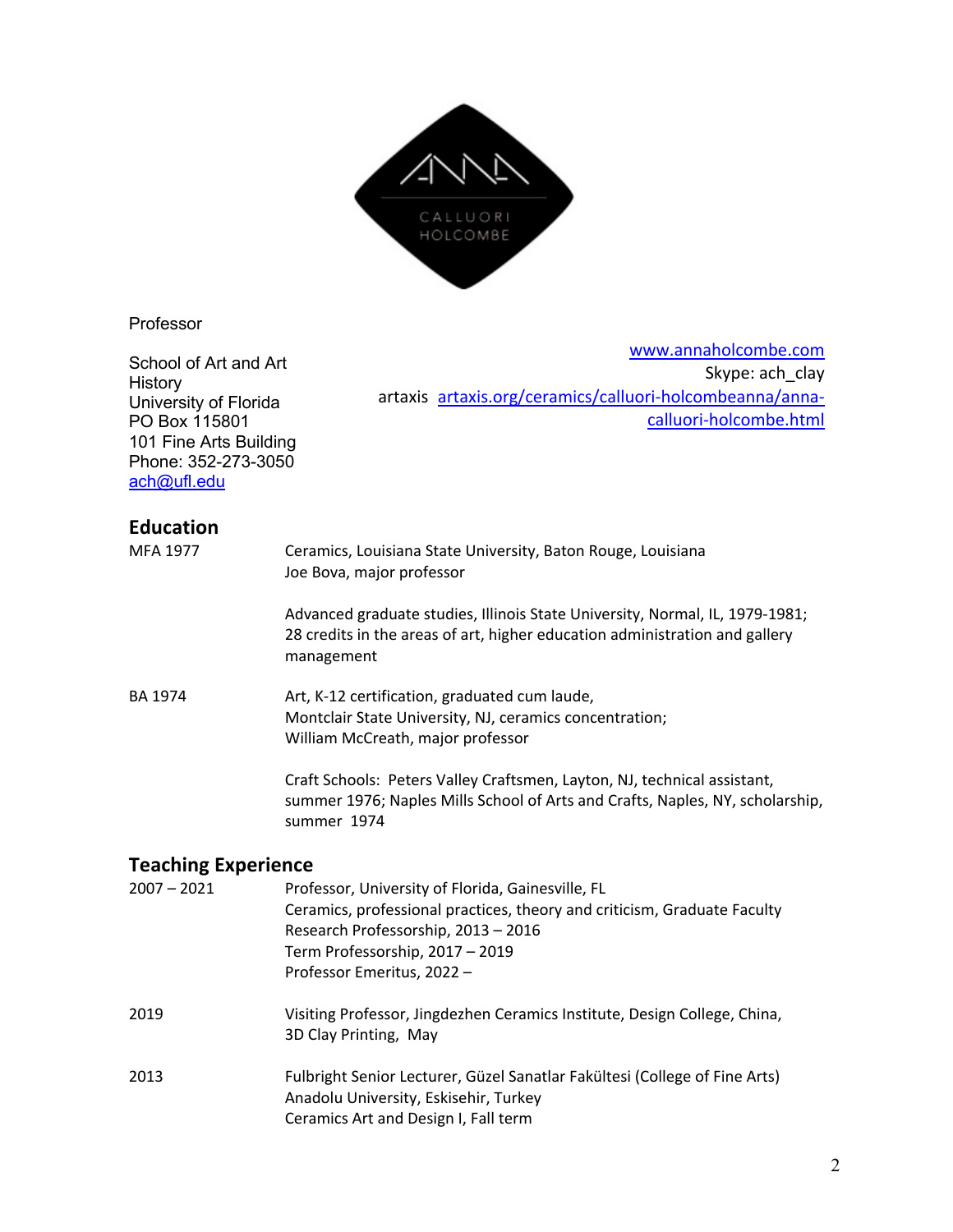| 1998 - 2007<br>1994 - 1998 | Professor of Art, Kansas State University, Manhattan, KS<br>Associate Professor from, Ceramics; Graduate Faculty; Coordinator and<br>instructor KSU Summer Program in Faenza, Italy                  |
|----------------------------|------------------------------------------------------------------------------------------------------------------------------------------------------------------------------------------------------|
| 1992 – 1994<br>1984 - 1992 | Associate Professor of Art, SUNY College at Brockport, Brockport, NY<br>Assistant professor                                                                                                          |
|                            | Gallery management, ceramics, interdisciplinary arts for children, drawing,<br>art methods, art appreciation; instructor and coordinator SUNY Brockport<br>Ceramics Summer Program in Faenza, Italy. |
| $1979 - 1984$              | Assistant Professor of Art, Illinois Wesleyan University, Bloomington, Illinois<br>Ceramics, drawing, photography, art methods                                                                       |
| 1979                       | Adjunct, Jersey City State College, spring semester, Ceramics                                                                                                                                        |

# **Administrative Experience**

| $2007 - 2010$ | Director, School of Art and Art History, University of Florida, Gainesville<br>Led a NASAD accredited School, with over 500 majors, with BFA, BA, MFA, MA and PhD degree<br>programs in Art History, Museum Studies, Studio Art and Art Education                                                                                                                                                                                                                                                                                                                                                                                                                |
|---------------|------------------------------------------------------------------------------------------------------------------------------------------------------------------------------------------------------------------------------------------------------------------------------------------------------------------------------------------------------------------------------------------------------------------------------------------------------------------------------------------------------------------------------------------------------------------------------------------------------------------------------------------------------------------|
| 2006          | Special Assistant to The Provost, Kansas State University, Manhattan<br>Fall semester, non-renewable, quarter-time appointment, which provided an opportunity in<br>academic administration to work in a high-profile setting and gain valuable experience. Assisted<br>with special initiatives linked to the Provost's priorities, obtained background information on<br>emerging issues, wrote reports, prepared executive summaries and provided assistance.                                                                                                                                                                                                 |
| 1994 - 2000   | Head, Department of Art, Kansas State University, Manhattan, KS<br>First time accreditation with National Association of Schools of Art and Design; major safety and<br>facilities improvements; increased international programming; curricular overhaul; highly visible<br>visiting artist program; increased SCH's; numerous successful tenure/promotion decisions and<br>new hires; fiscal responsibility for the department; success in fundraising; improved advisement;<br>nominated by Dean for College of Arts and Science nominee for University Department Head of<br>the Year; served on Provosts Committee of Heads to Orient New Department Heads. |
| $1989 - 1990$ | Acting Chair, Department of Art/Art History, SUNY College at Brockport<br>Performed chair's duties while on leave.                                                                                                                                                                                                                                                                                                                                                                                                                                                                                                                                               |
|               | <b>Gallery and Curatorial Experience</b>                                                                                                                                                                                                                                                                                                                                                                                                                                                                                                                                                                                                                         |
| 2018          | Tile Exchange, UF and Wuhan Textile University Art Museum<br>25 artist tiles from each university on display                                                                                                                                                                                                                                                                                                                                                                                                                                                                                                                                                     |
| 2002          | Curator, "Out of Academe," Manhattan Arts Center Regional exhibition of<br>ceramic artist/teachers in conjunction with NCECA 2002                                                                                                                                                                                                                                                                                                                                                                                                                                                                                                                                |
| 1984 - 1994   | Gallery Director, Tower Fine Arts Gallery, SUNY College at Brockport,<br>curating, organizing and installing exhibitions; publishing catalogs; publicity; traveling<br>exhibitions; presenting visiting artists; supervising staff; registration of collection; managing<br>budget                                                                                                                                                                                                                                                                                                                                                                               |
| 1980 - 1984   | Gallery Coordinator, Merwin and Wakeley Galleries, Illinois Wesleyan<br>University<br>Responsible for scheduling, installing, supervising of the gallery                                                                                                                                                                                                                                                                                                                                                                                                                                                                                                         |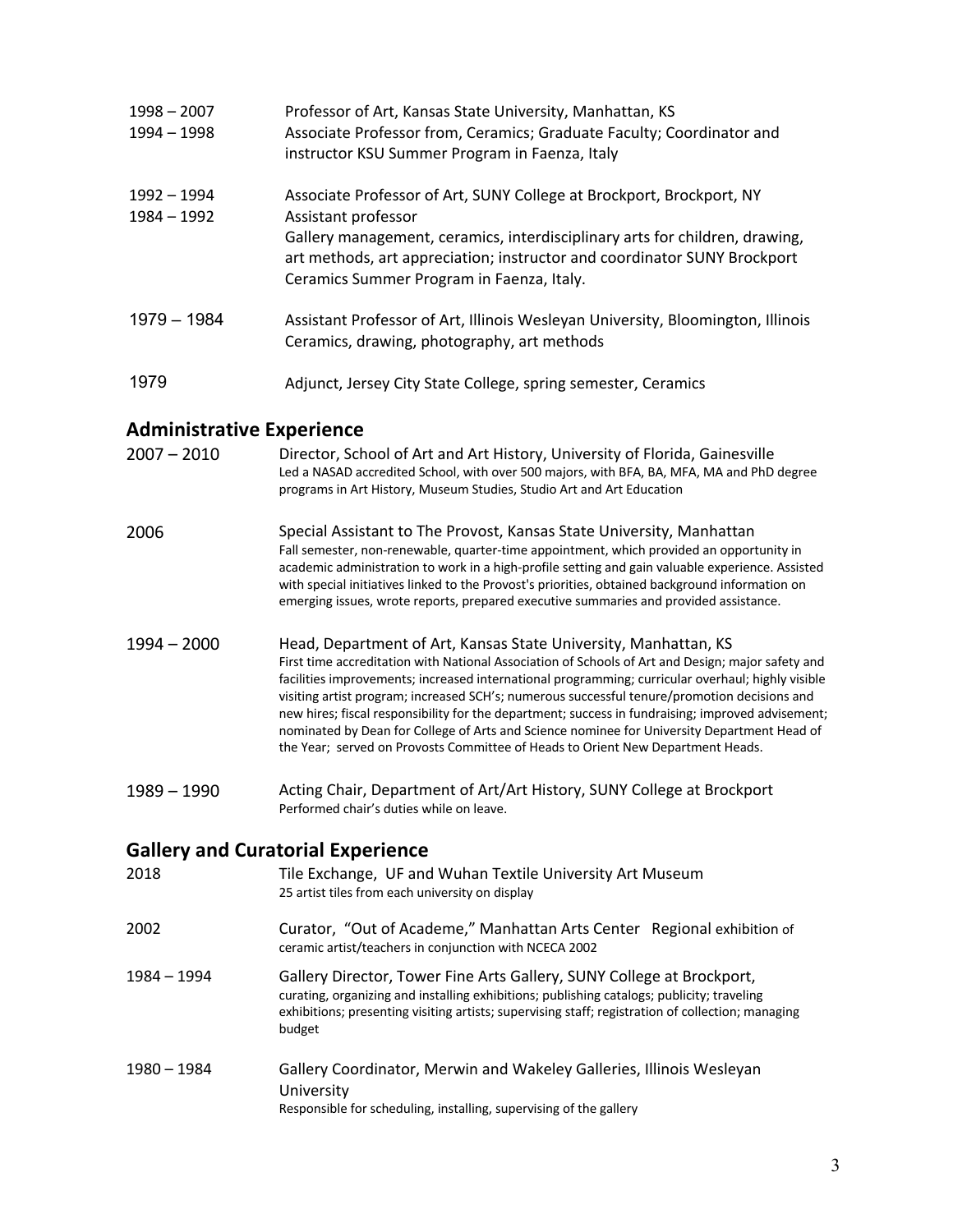| 1983 – 1985 | Exhibitions Director, National Council of Education in the Ceramic Arts Board                                                                                                                                                                                                                               |
|-------------|-------------------------------------------------------------------------------------------------------------------------------------------------------------------------------------------------------------------------------------------------------------------------------------------------------------|
| 1988 – 1991 | Member (NCECA), 1983-1985 and 1988 - 91                                                                                                                                                                                                                                                                     |
|             | Planning and coordinating exhibitions for annual conferences, including the Juried Members'<br>Exhibition 1985, 1986; NCECA Traveling Exhibition and Catalog, 1983-1984, 1985-1990 and 1990-<br>1991 term; scheduling and coordinating national traveling exhibits of ceramic works; publishing<br>catalogs |

# **Professional Memberships and Offices**

| 2020 - 2021   | NCECA Donor Outreach Task Force                                                                                                                  |
|---------------|--------------------------------------------------------------------------------------------------------------------------------------------------|
| 2018          | Nominating Committee, NCECA, appointed                                                                                                           |
| $2010 - 2011$ | Board Member, On Site Co-liaison, National Council on Education for the<br>Ceramic Arts (NCECA) Tampa Bay Conference 2011; Development Committee |
| $2010 - 2011$ | Policies Committee and Constitution and By-Laws Task Force<br>NCECA Past President Council for Strategic Initiatives Committee                   |
| 1997          | Past President, 1996 - 1998, President, 1994 - 1996, President-Elect, 1992 -                                                                     |
| $1992 - 1998$ | 1994, Executive Board, NCECA; previously served as Exhibitions Director for<br>seven years                                                       |
| $2001 -$      | International Academy of Ceramics, elected member                                                                                                |
| $2010 - 2012$ | Planning Committee for 2012 Santa Fe Assembly, Exhibition Committee Co-<br>chair                                                                 |
| $2001 - 2005$ | College Art Association, Professional Interests, Practice and Standards<br>Committee                                                             |
| $2005 - 2007$ | <b>International Committee</b>                                                                                                                   |
| 2005          | Nominating Committee                                                                                                                             |
| $2004 - 2006$ | <b>Mentoring Workshops</b>                                                                                                                       |
| $1995 - 2007$ | Kansas Artist Craftsman Association, Board                                                                                                       |
| 2005          | Conference planning committee                                                                                                                    |
| $2005 - 2006$ | President - Elect                                                                                                                                |
| $2006 - 2007$ | President                                                                                                                                        |
| 1998 - 2000   | Board member, National Council of Art Administrators                                                                                             |
| $1998 - 2000$ | President, Board, USSCOT Consortium                                                                                                              |
| $2000 - 2001$ | Past President                                                                                                                                   |
| $2001 - 2003$ | <b>Advisory Board</b>                                                                                                                            |
| 2000          | Advisory Committee, San Bao Ceramic Art Institute, Jingdezhen, China                                                                             |
| 1992 - 1994   | President, SUNY Gallery and Museum Administrators                                                                                                |
| 1986 - 1989   | Board Member, Empire State Crafts Alliance                                                                                                       |

## **Honors and Grants**

| 2020 - 2021 | SEF Grant, Travel to Japan, UF College of the Arts, \$5,600 (postponed), alternative<br>residency at Red Lodge Clay Center, Montana, November 2021 |
|-------------|----------------------------------------------------------------------------------------------------------------------------------------------------|
| 2020 - 2021 | Nomination from the College of the Arts for a Doctoral Dissertation<br>Advisor/Mentoring Award                                                     |
| 2017 – 2020 | UF Center for Arts, Migration and Entrepreneurship, Faculty-Driven Research grant                                                                  |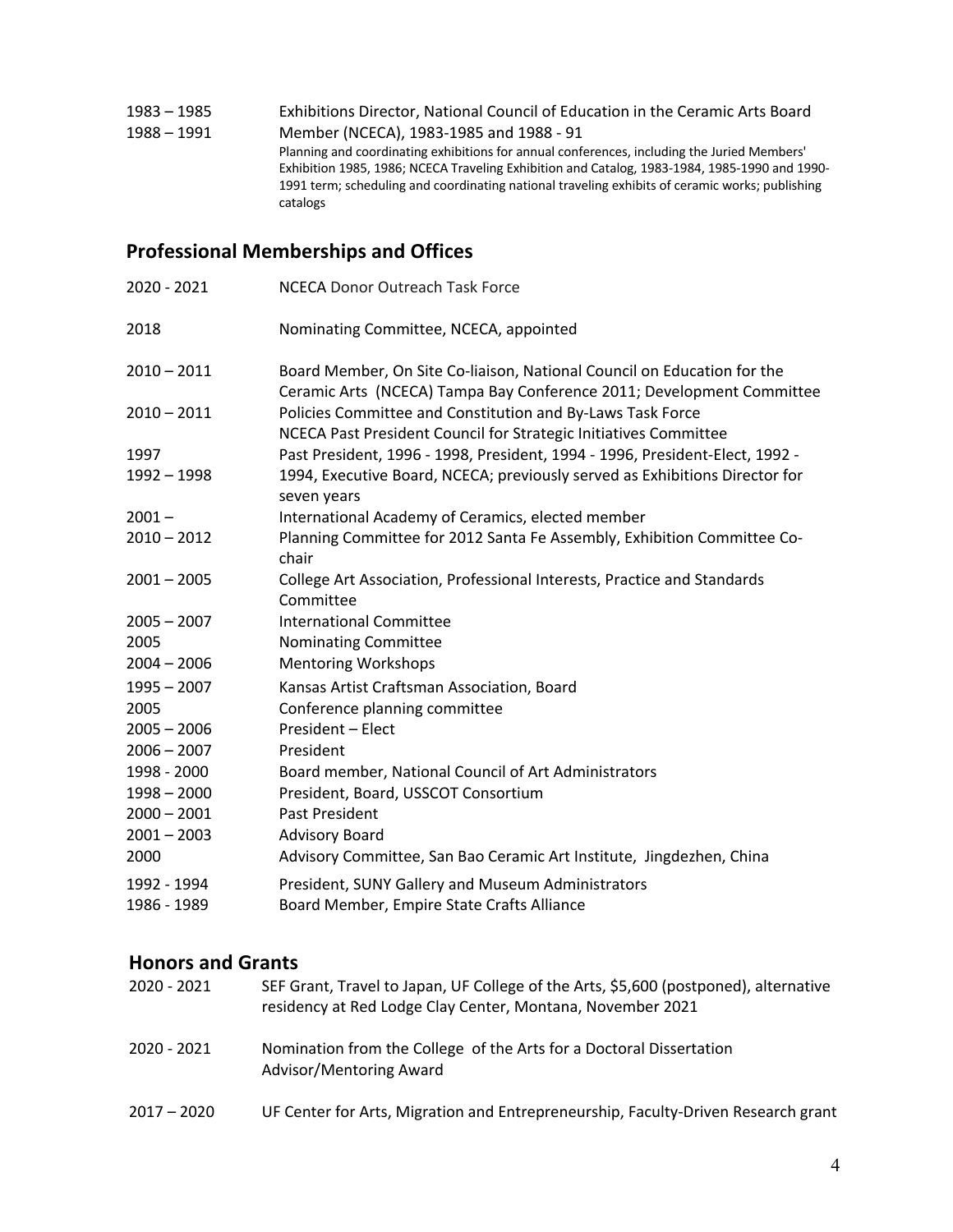| 2019 - 2020   | Provost's Term Professorship, UF, \$5,000 bonus for 3 years                                                                               |
|---------------|-------------------------------------------------------------------------------------------------------------------------------------------|
| 2019          | Alternate, Fulbright Scholar, Japan                                                                                                       |
| 2017          | Spring/Summer 2019 Research Incentive Award, \$800.00                                                                                     |
|               | Spring/Summer 2017 Research Incentive Award, \$1750.00                                                                                    |
| 2015 - 2016   | UF Catalyst Grant, Artist in Residence in Materials Science and Engineering, D. Juan<br>Nino, 3D Ceramic Materials, \$10,000              |
|               | Building STEAM Symposium, February 12, sponsors Catalyst Grant, UF Libraries,<br>SA+AH, Office of Research Conference Funding for \$2,000 |
|               | UFIC International Educator of the Year, CoTA awardee                                                                                     |
|               | Summer Research Completion Awards Funding, UF COTA \$500.00                                                                               |
| 2015          | Fall Research Completion Award Funding UF CoTA, \$650.00                                                                                  |
| $2014 - 2016$ | UF Research Professorship, \$5,000 stipend per year and \$3,000.00 research funding                                                       |
| 2015          | Fulbright Scholar Program Discipline Peer Reviewer<br>Scholarship Enhancement Grant, UF COTA, \$5, 270.00, Australia and New Zealand      |
| $2015 - 2019$ | Chutian Scholar, Hubei Province, Wuhan Textile University, Wuhan, China                                                                   |
| 2014          | Summer 2014 Research Completion Awards Funding, UF COTA \$952.00                                                                          |
|               | Special Research Initiative, UF COTA, \$890.00                                                                                            |
| 2014          | Individual Artists Fellowship Grant, Division of Cultural Affairs, State of Florida,<br>\$2500.00                                         |
| 2013          | Fulbright Senior Scholar, Turkey, Anadolu University, Eskisehir, Fall 2013                                                                |
| 2012          | Educator of the Year, Higher Education, Florida Art Education Association                                                                 |
|               | International Educator of the Year, Senior Faculty, UF College of Fine Arts                                                               |
| 2012          | Scholarship Enhancement Grant, CFA UF, \$6,000.00, China                                                                                  |
| 2010 - 2015   | SA+AH Travel and Gatorade funding                                                                                                         |
| $2010 -$      | National Academy Faculty Member, UF                                                                                                       |
| 2010          | UF Faculty Enhancement Opportunity (FEO), Research European Porcelain,<br>\$23,000.00                                                     |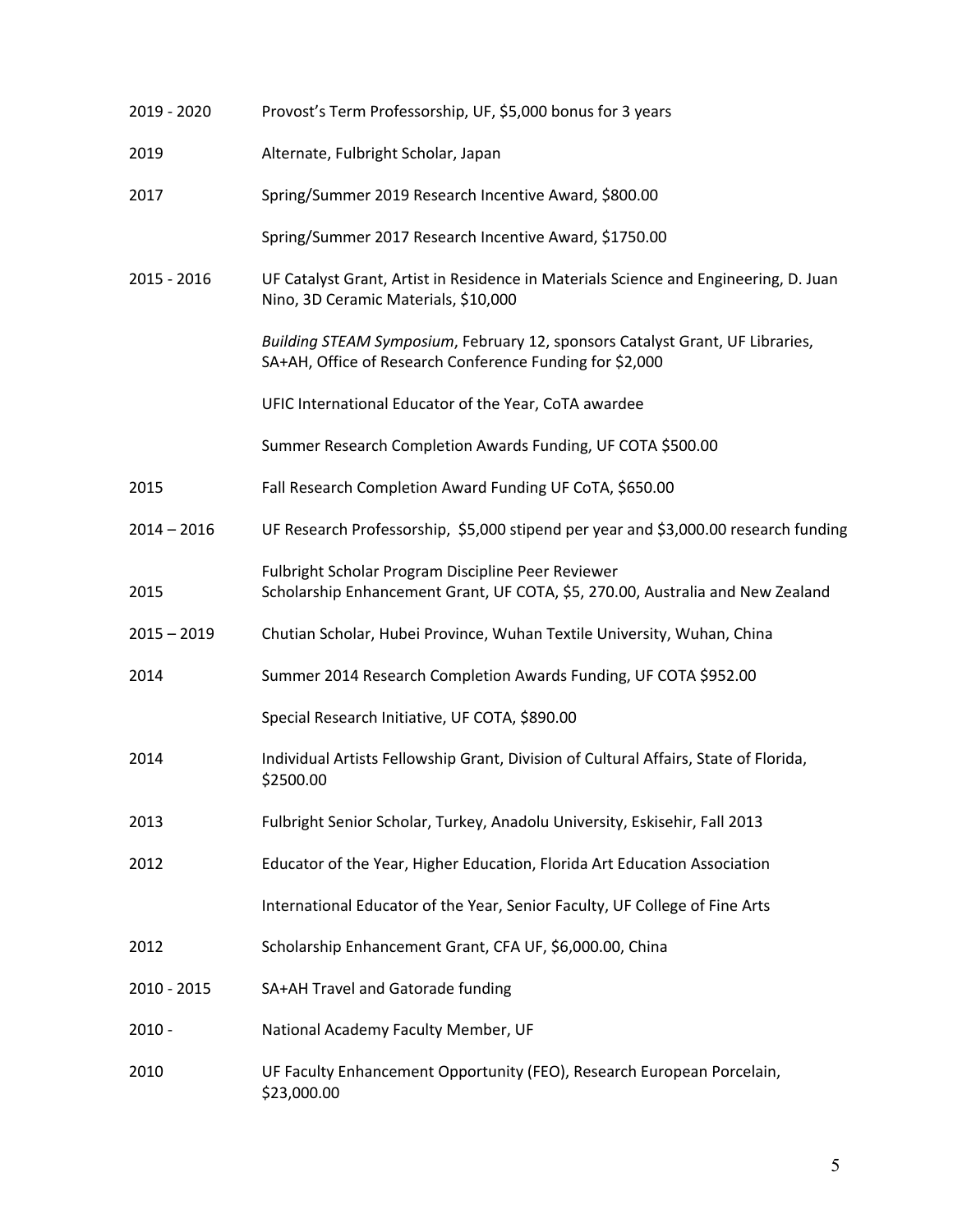| 2004        | LIAEP Lighton International Exchange Program Grant, \$5,000.00, Hungary                                                                                                           |
|-------------|-----------------------------------------------------------------------------------------------------------------------------------------------------------------------------------|
|             | Office of International Programs Travel Grant, to China, KSU,                                                                                                                     |
| 2002        | Elected member of the International Academy of Ceramics                                                                                                                           |
| 2000        | The Chiang Ching-kuo Foundation for International Scholarly exchange, Travel Grant<br>to China                                                                                    |
| 1997        | Fellow of the Council, NCECA                                                                                                                                                      |
| 1997 - 2006 | Faculty Development Award, KSU, to travel to Scotland and England 1997, Scotland<br>1998, Germany 1999, China 2000 and 2001, Greece 2002, France 2003, Korea 2004,<br>Latvia 2006 |
| 2001        | USRG, research grant, KSU, to publish catalog of recent work in China                                                                                                             |
| 1993        | Alternate, Italy, Fulbright Scholar                                                                                                                                               |
| 1985 - 1992 | Faculty Travel Award U.U.P., SUNY Brockport, 1985, 86, 88, 89, 91, 92                                                                                                             |

# **Service/Committees At UF**

| $2020 - 2021$ | Studio Area Head, SA+AH<br>Jumpstart Committee, co-chair<br><b>Fulbright Committee</b>                                           |
|---------------|----------------------------------------------------------------------------------------------------------------------------------|
| $2019 - 2020$ | JumpstART Committee, co-chair                                                                                                    |
|               | Fulbright Committee, Chair<br>Search Committee, Ceramics/Sculpture, Chair                                                        |
|               |                                                                                                                                  |
| $2018 - 2019$ | Faculty Partner, Marston Library, 3D Printing Internships                                                                        |
|               | Search Committee Art+Tech Sabbatical Replacement                                                                                 |
|               | JumpstART Committee - 4 events                                                                                                   |
|               | Fulbright Committee, Chair                                                                                                       |
|               | Search Committee, Ceramics/Sculpture, Chair                                                                                      |
|               | Research Professorship Committee                                                                                                 |
|               | <b>Professional Practices Curriculum Committee</b>                                                                               |
|               | Advisor, HOT Clay student club                                                                                                   |
| $2016 - 2018$ | <b>University Scholar Mentor</b>                                                                                                 |
|               | JumpstART Committee                                                                                                              |
| $2015 - 2018$ | Advisory Committee, SA+AH, elected                                                                                               |
| 2016 - 2017   | Global Fellows Mentor, UFIC                                                                                                      |
|               | Task Force: Fab Lab, Chair                                                                                                       |
| 2015 - 2016   | International Committee, SA+AH                                                                                                   |
| $2008 - 2016$ | JumpstART I, II, III, IV, V, VI, VII, VIII, IX, X<br>Committee, in conjunction with the UF Center for Entrepreneurship, Co-Chair |
| $2014 -$      | Fulbright Lecture Series Committee, university                                                                                   |
| 2014 - 2017   | International Graduate Outreach Advisory Council (IOAC), university                                                              |
| $2012 - 2013$ | College of Fine Arts Tenure and Promotion Committee                                                                              |
|               |                                                                                                                                  |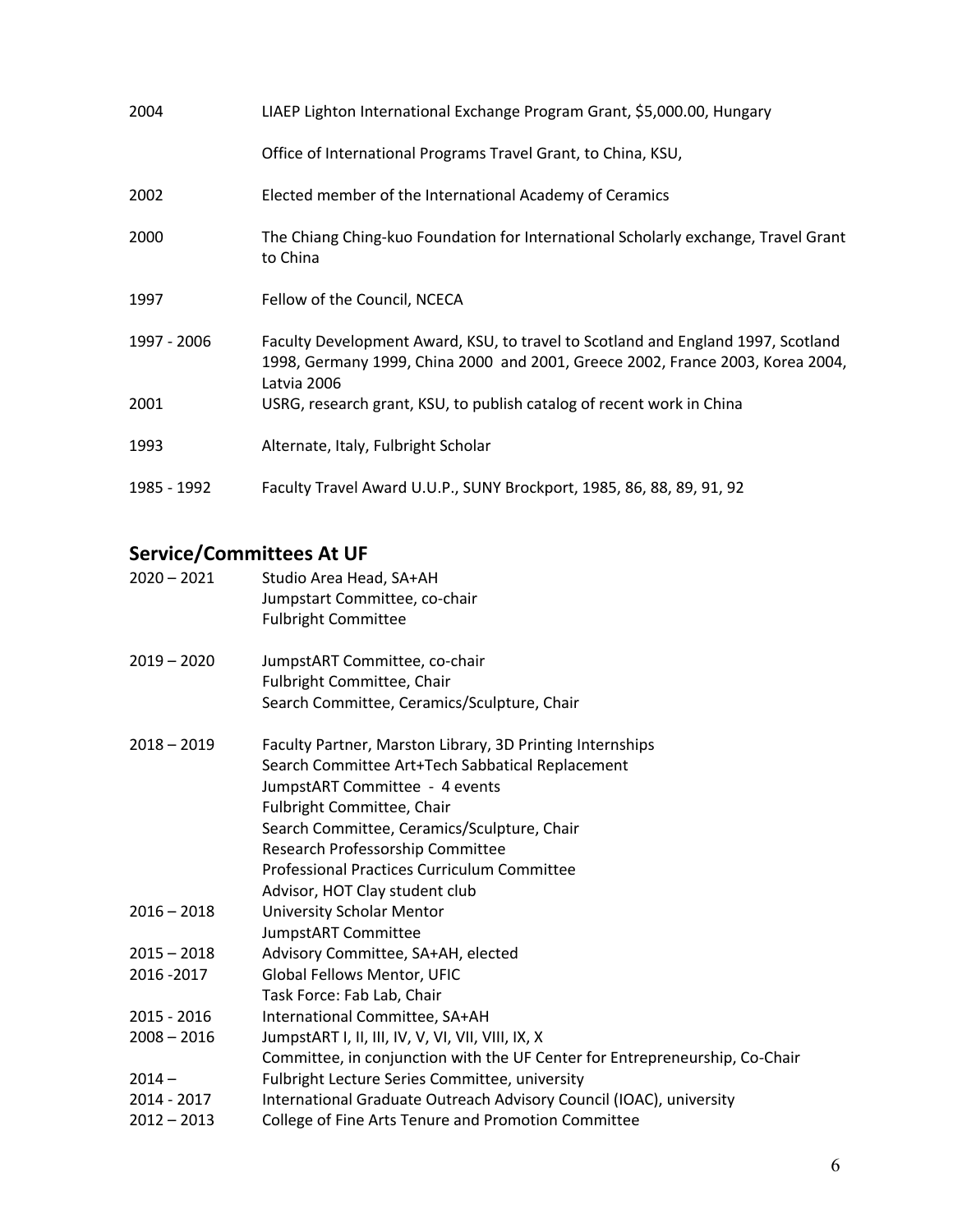| 2012 - | Advisory Committee, Career and Resource Center             |
|--------|------------------------------------------------------------|
| 2010   | Faculty Program Committee FEO review, sabbaticals, college |

- 2010 2017 Honors Outstanding Scholar Review Committee, university
- 2010 2016 Faculty Performance AC, SA+AH, elected
- 2012 2013 & International Committee, Chair

2015

#### **Service/Committees At KSU**

1996 - 2004 Dean's Advisory Committee, 2003 – 2006 Targeted Excellence Grant Review Committee, 2004 USRG/FDA Grant Committee, 1998 – 2004 1263, research club, 1999 - Coordinator, "Global Clay, An International Pre-Conference" held at KSU, in conjunction with NCECA Kansas City, 2002 Provost's Committee of Heads to Orient New Department Heads 1998 – 2000 Equity Issues Coordinating Committee Campus Representative, 2000 Visiting Artist Committee, chair, 2000 – 2002, member 2002 - 2004 Graduate Studies Committee, Art Department 2001 – 2004 Provost's Heads Advisory Committee, 1996 – 1997 Fine Arts Council of the Student Government Association, 1994 - 2000 Beach Art Museum Advisory Board and Exhibition Committee, 1997 – 2000 Friends of the Beach Art Museum Board, 1994 - 2000 International and Area Studies Advisory Committee, 1995 - 1997 Search Committees: Head of School of Journalism, 1996 – 97, Director, International and Area Studies, 1995, Associate Director, Facilities Planning, 1996

#### **Service/Committee At SUNY Brockport**

1992 – 1998 Interdisciplinary Writing Committee, Chair, appointed by Vice President, Interdisciplinary Arts for Children Committee Departmental Curriculum Committee Dean's Evaluation Committee, School of Arts and Performance

#### **MFA Committees**

**UF:** Erin Holmes, chair, 2021, Aimee Marcinko, chair, 2021, Tabajara Belo (Music, PhD) 2021, GV Kelley, chair, 2019, Ryan Schulz, chair, 2019, Erxuan Xu, Graphic Design, member, Stephanie Wilhelm, chair, 2018, Carin Sankus, chair, 2018, Charity White, chair, 2016, Adrienne Eliades, chair, 2016, Mariana Baquero, 2016, Bridget Fairbank, chair, 2017, Christina Carfora, 2017, Paige Ward, 2017, Mario Mutis, chair, 2015, Rob Kolhouse, 2014, Nicole Gugliotti, 2014, Lindsay Rogers, 2013, Sherri Blasé, printmaking, 2013, Dandee Patee, 2012, Galen Olmsted, chair, 2012, Jon Burns, 2012, Charlie Cummings 2011, Patrick Coughlin 2010, Ben Carter 2010 **KSU:** Machiko Yamazaki, 2008, Reed Fafnestock, 2007, Elizabeth James, 2006, Laz Rotach, 2006, Brandon Lutterman, 2006, Todd Mattison, 2006, Sunny Schulz, 2006, Nicole Copel, 2005, Amiko Matsuo, 2004, Les Laidlaw, 2003, Donna Cole, 2003, Donna Rozman, 2003, Galen McQuown, 2000, Marko Fields, 1999, Suzanne Pugh, metal/jewelry, 1998, Sonya Paukune, 1997, Elisa Coates, 1996, Karen Lauseng, metal/jewelry 1996, Lisa Houha Bailey, painting, 1995, Brad Finson, painting, 1995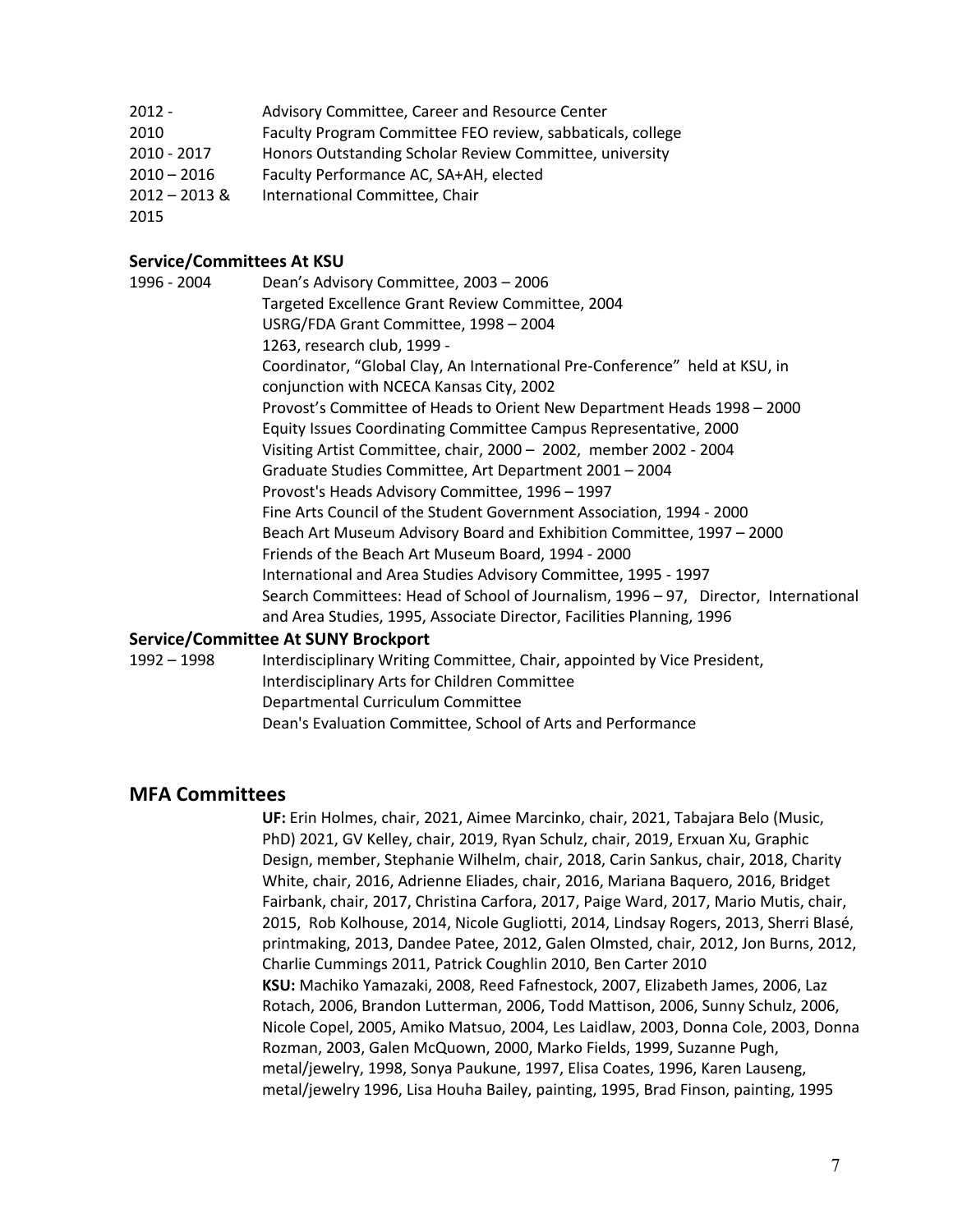## **Consultant/Reviewer**

| 2022          | The International Communication and Art Symposium, Turkey, peer review panel,<br>online, June                                                                          |
|---------------|------------------------------------------------------------------------------------------------------------------------------------------------------------------------|
| 2021          | AART International Anatolian Art Symposium, Peer review panelist, Anadolu<br>University, Eskisehir, Turkey                                                             |
|               | Editor, Ceramics, The International Communication and Art Journal, Burdur Mehmet<br>Akif Ersoy University, Turkey                                                      |
|               | The International Communication and Art Symposium, peer review panel, online                                                                                           |
|               | Mentor, Studio Faculty (4), Studio Art, University of North Texas, College of Visual<br>Arts and Design                                                                |
| 2020 - 2021   | Editorial and Advisory Board member, IDA journal, Turkey<br>Science and Art Committee of the "AART International Anatolian Art Symposium,"<br><b>March 2021</b>        |
| 2019          | Review Board, 3rd International Art Symposium Bodrum Faculty of Fine Arts, Mugla<br>Sitki Kocman University, Turkey                                                    |
| $2017 -$      | Bloomsbury Publishing, reviewer                                                                                                                                        |
| $2017 -$      | International Arts & Design Experts Committee of the Academy of Arts & Design,<br>Tsinghua University, Beijing, China, Faculty Assessment of the Academy for Promotion |
| 2017          | Paper proposal review, "11th International Eskişehir Terra Cotta Symposium"                                                                                            |
| 2017          | Fulbright Discipline Peer Reviewer, reappointment                                                                                                                      |
| $2014 - 2017$ | Fulbright Discipline Peer Reviewer, 3 year appointment                                                                                                                 |
| 2014          | Program Review, Crafts, Tyler School of Art, Temple University, Philadelphia, PA                                                                                       |
| 2012          | Artist in Residency Program, The Doris Barton Arts Center, Gainesville, FL                                                                                             |
| 2008          | Program Review, Art Department, University of Arkansas, Fayetteville, AR                                                                                               |
| 2003          | Evaluating of creative research, Department of Apparel, Textiles and Interior Design,<br><b>KSU</b>                                                                    |
| 2002          | Accreditation advising for the Art Department, Texas Christian University                                                                                              |
| 2001 - 2006   | Editorial Board, Pottery Making Illustrated                                                                                                                            |
| 1987          | Ceramics Department, Creative Workshop, Memorial Art Gallery, Rochester, NY                                                                                            |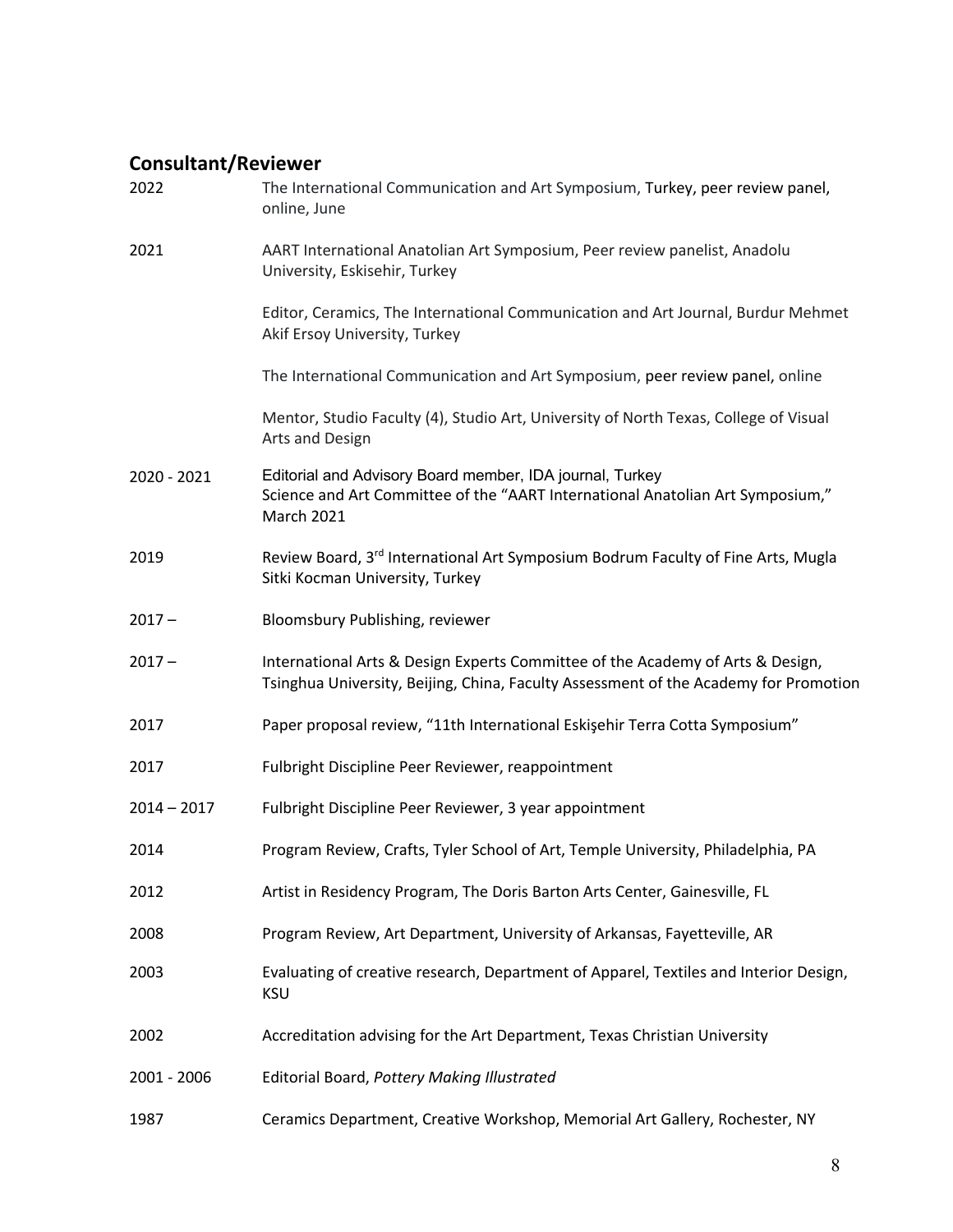### **External Evaluator for Tenure and Promotion**

Tsinghua University, Beijing Southern Methodist University University of Kansas University of North Carolina, Charlotte University of Florida University of Arkansas University of Evansville Texas Tech University University of Kentucky Australia National University North Dakota State Michigan State University University of Georgia Bowling Green State University Florida State University University of Arkansas New York University University of Nebraska University of Wyoming (2) The Ohio State University (2) Arcadia College, PA Hunter College, NYC Miami University, OH Scripps, Claremont, CA Southern Illinois University, Carbondale (2) Texas Tech Tulane University, New Orleans University of Dundee, Scotland University of Wisconsin University of Alabama Utah State University Virginia Tech

### **Artist in Residencies**

| 2021 | Red Lodge Clay Center, Red Lodge, Montana, November                                                                                    |
|------|----------------------------------------------------------------------------------------------------------------------------------------|
| 2020 | Artist in Residency Program, Shigaraki Ceramic Cultural Park, Japan, canceled 2021                                                     |
| 2016 | Shangyu Celadon Modern International Center Residency, invited, in partnership with<br>Tsinghua University, China, May - June, 4 weeks |
| 2014 | Artist Invite Artists Residency, inviter, Red Lodge Clay Center, MT, summer, 4 weeks                                                   |
| 2012 | Pottery Workshop, Jingdezhen, China, June                                                                                              |
| 2011 | Australia National University, Visiting Artist in Residence, May 11 - June 11                                                          |
| 2010 | Pot on the Spot, Seminar lead by Joe Bova, International Ceramics Studio, Kecskemet,<br>Hungary, 2 weeks, June                         |
| 2007 | Sino-America Ceramic Exchange, to complete work for American Museum, FuLe<br>International Ceramic Art Museum, Fuping, China, April    |
| 2004 | Pottery Workshop, Shanghai, P.R.C., September, 1 week                                                                                  |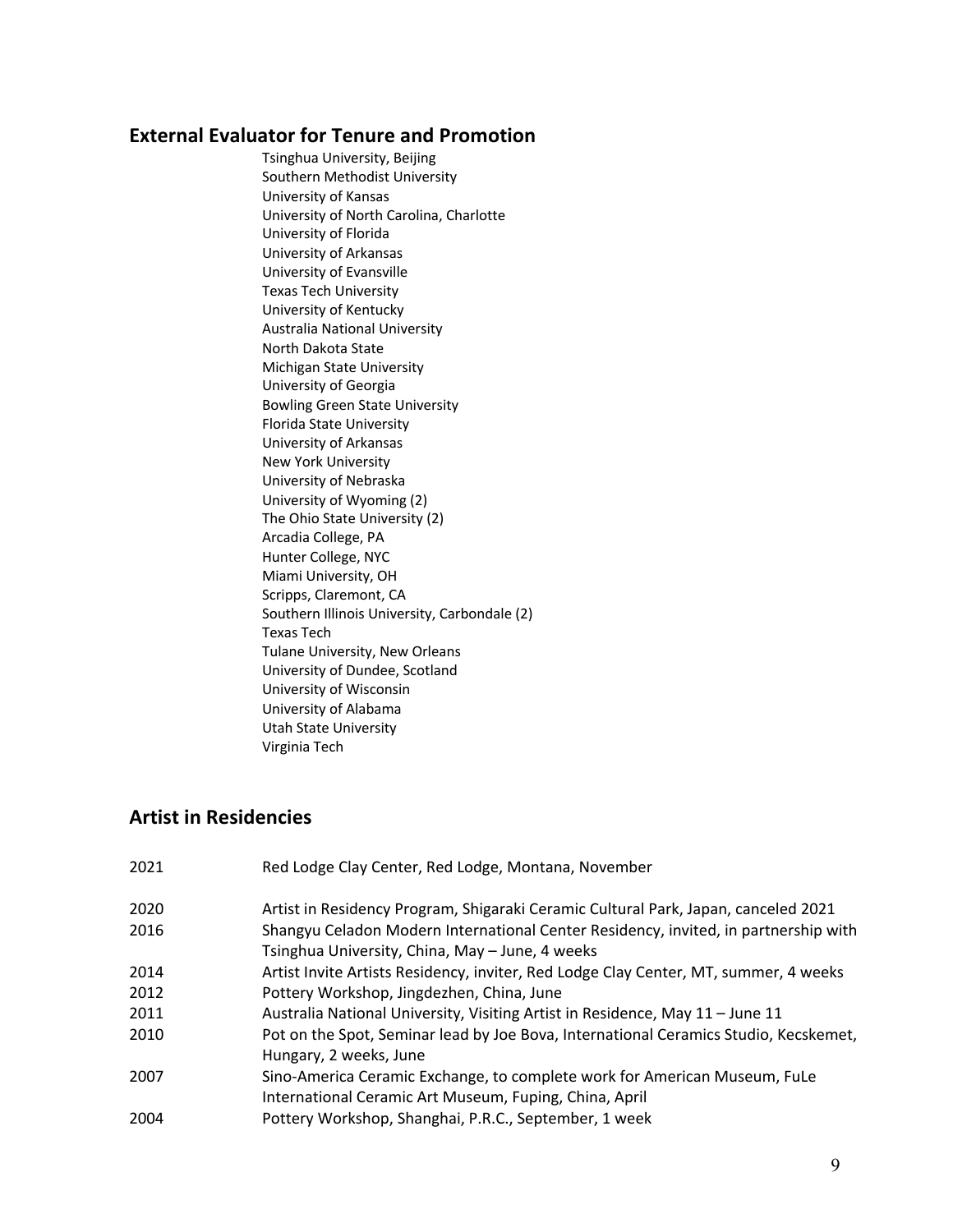|      | International Ceramics Studio, Kecskemet, Hungary, November  |
|------|--------------------------------------------------------------|
|      | A.I.R. - Vallauris, Vallauris, France, July                  |
| 2000 | The Archie Bray Foundation, Helena, MT, September            |
| 1991 | The Archie Bray Foundation, Helena, MT, February - April     |
|      | Watershed Center for the Ceramics Arts, Maine, June, 2 weeks |
|      |                                                              |

## **Workshops/Lectures/Juries/Demonstrations**

| . <b>.</b>    |                                                                                                                                                                        |
|---------------|------------------------------------------------------------------------------------------------------------------------------------------------------------------------|
| International | Where Tradition and Technology Meet, Lecture (zoom), Benyamini Contemporary                                                                                            |
|               | Ceramics Center, Tel Aviv, Israel, 2021                                                                                                                                |
|               | Video Presentation, Jingdezhen Ceramic Institute, 110 Anniversary Celebration, by<br>invitation of the Design and Art College, 2020                                    |
|               | Juror, preliminary review and final prize review, 4th "CHINA·China" Ceramic Art                                                                                        |
|               | Design Exhibition, Chinese Ceramic Society and the Jingdezhen Ceramic Institute,                                                                                       |
|               | Shangyu, China, 2020                                                                                                                                                   |
|               | Lecture, College of Fine Arts, Anadolu University, Eskisehir, Turkey, 2019                                                                                             |
|               | Lecture, Visiting Scholar, Jingdezhen Ceramics Institute, Jingdezhen, China, 2019<br>Workshop, Pottery Workshop Jingdezhen, 2 day surface, 2019                        |
|               | Lecture and Demo, Pottery Workshop Shanghai, 2019                                                                                                                      |
|               | Lectures and workshops, Wuhan Textile University, Wuhan, China, 2015, 2016, 2017<br>2018, 2019                                                                         |
|               | Lecture, Shanghai Institute of Visual Art, 2018                                                                                                                        |
|               | Juror, Fantastic Teapots, Turkish Ceramics Society, Anadolu University Museum, 2018                                                                                    |
|               | Lecture, gallery talk and demonstration, American Center, University of Shanghai                                                                                       |
|               | Science and Technology, 1 week residency, 2017                                                                                                                         |
|               | Lecture and workshop, Nanjing University of the Arts, 2017                                                                                                             |
|               | Lecture, Shanghai Institute of Visual Art, 2017                                                                                                                        |
|               | Workshop and lecture, Auckland Studio Potters Society, 2015                                                                                                            |
|               | Workshop and lecture, Tsinghua University, Beijing, China 2015                                                                                                         |
|               | Workshop and lectures, Limerick School of Art and Design, Ireland, 2014                                                                                                |
|               | Lecture, Faculty of Fine Arts, Anadolu University, Eskisehir, Turkey, 2013                                                                                             |
|               | Lecture, New Models in Ceramics, Materials Engineering Department, Anadolu<br>University, 2013                                                                         |
|               | Lecture, Pottery Workshop, Jingdezhen, China, 2012                                                                                                                     |
|               | Visiting Professor, Wuhan Textile University, Wuhan, China, 2011, 10 days                                                                                              |
|               | Lecture, Hubei Institute of Fine Arts, Wuhan, China, 2011                                                                                                              |
|               | Lecture and Demo, Sydney University College of Art, Australia, 2011                                                                                                    |
|               | Lectures and Demo, Australia National University, 2011                                                                                                                 |
|               | Lecture, International Ceramics Studio, Hungary, 2010                                                                                                                  |
|               | Juror, Les Objets d'Arte Petits Format 2009, A.I.R. Vallauris, France, 2009                                                                                            |
|               | Lecture, Istituto per Arte della Ceramics, Faenza, Italy, 2008                                                                                                         |
|               | Lecture, Fuping Pottery Village, China, 2007                                                                                                                           |
|               | Lecture, International Ceramics Studio, Hungary, 2004                                                                                                                  |
|               |                                                                                                                                                                        |
|               | Course leader/instructor, KSU Summer Program, Hospitalfield House, Scotland, 2002<br>Visiting scholar, invited to teach 2 weeks, The Art Academy, Tsinghua University, |
|               | Beijing, China, 2002                                                                                                                                                   |
|               | Slide lecture, Zhujiajiao University, Zhujiajiao, China, 2002                                                                                                          |
|               | Slide lecture and workshop, Hai Chen Ceramic Salon, Shanghai, China, 2002                                                                                              |
|               | Slide lecture, Duncan of Jordanstone College of Art, University Dundee, Scotland,<br>2000                                                                              |
|               |                                                                                                                                                                        |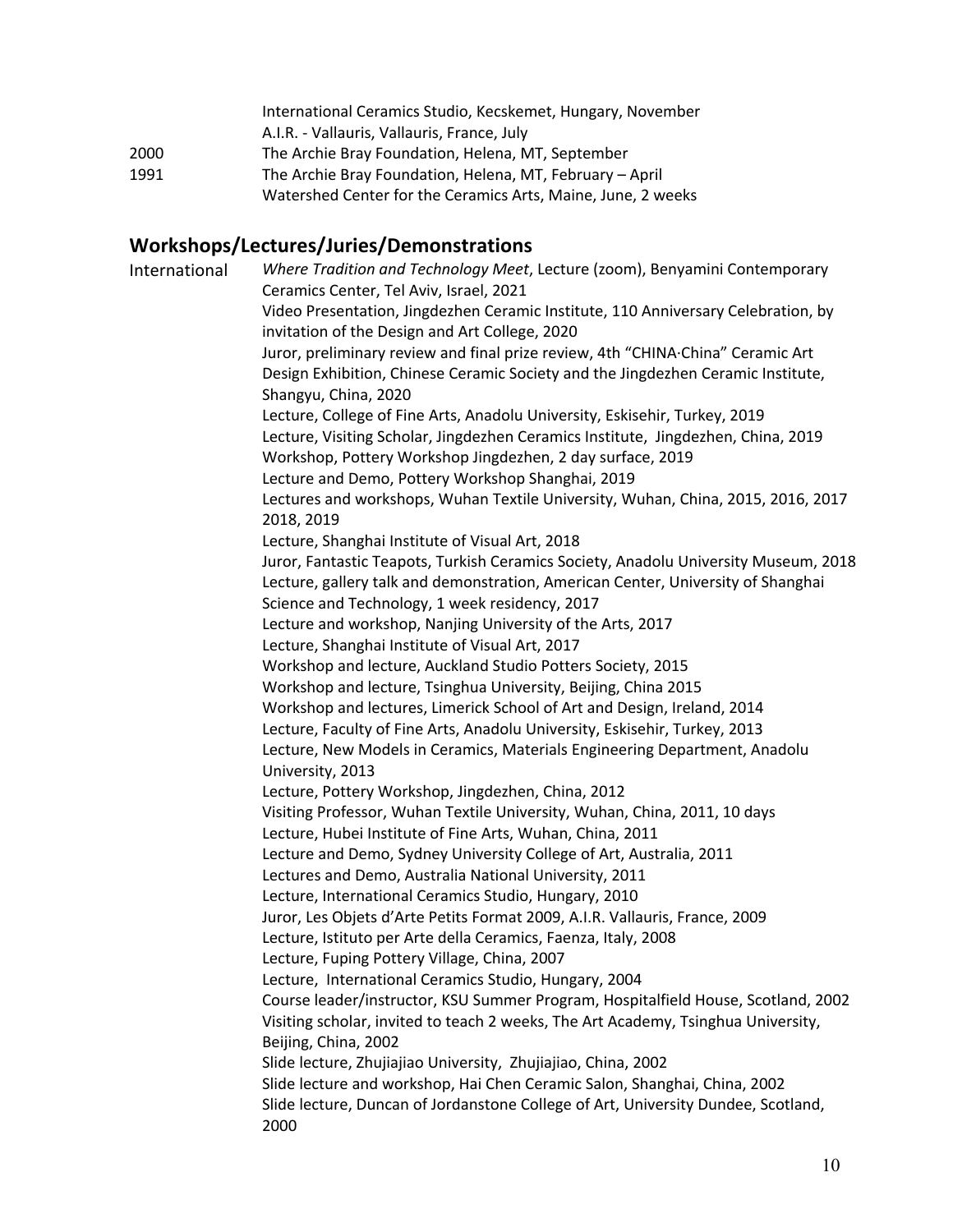|          | Slide lecture, Shanghai Teachers University, PR China, 2000<br>Work fired in traditional salt glaze kiln, Fachochscule Koblenz, Höhr-Grenzhausen,<br>Germany, 1999<br>Workshop, Glasgow School of Art, Scotland, 1998<br>Workshop, Duncan of Jordanstone College of Art, University of Dundee, Scotland,<br>1998<br>Juror, International Cone Box Exhibition, Orton Foundation, March 1998<br>Slide lecture, Duncan of Jordanstone College of Art and Design, Scotland, 1997<br>Slide lecture, Istituto Statale per L'Arte della Ceramica, Faenza, Italy, 1996, 1998, 2001                                                                                                                                                                                                                                                                                                                                                                                                                                                                                                                                                                                                                                                                                                                                                                                                                                                                                                                                                                                                                                                                                                                                                                                                                                                                                                                                                                                                                                                                                                                                                                                                                                 |
|----------|------------------------------------------------------------------------------------------------------------------------------------------------------------------------------------------------------------------------------------------------------------------------------------------------------------------------------------------------------------------------------------------------------------------------------------------------------------------------------------------------------------------------------------------------------------------------------------------------------------------------------------------------------------------------------------------------------------------------------------------------------------------------------------------------------------------------------------------------------------------------------------------------------------------------------------------------------------------------------------------------------------------------------------------------------------------------------------------------------------------------------------------------------------------------------------------------------------------------------------------------------------------------------------------------------------------------------------------------------------------------------------------------------------------------------------------------------------------------------------------------------------------------------------------------------------------------------------------------------------------------------------------------------------------------------------------------------------------------------------------------------------------------------------------------------------------------------------------------------------------------------------------------------------------------------------------------------------------------------------------------------------------------------------------------------------------------------------------------------------------------------------------------------------------------------------------------------------|
| National | Lecture, Ceramics, University of North Texas, 2022<br>Lecture, Juror, ACRE Residency Application process, 2018<br>Visiting Artist, ACRE Residency, Steuben, WI, August 2017, 5 days<br>Lecture, SUNY New Paltz, NY, September 2017<br>Lecture, Hunter College, CUNY, NYC, November 2014<br>Workshop, 1 week, Penland School of Crafts, North Carolina, Summer 2013<br>Michener Lecturer, Kent State University, Kent, OH, December 7, 2012<br>Workshop and lectures, Brigham Young University, Provo, UT, 2010<br>Juror and lecture, Northwest Missouri State University, Maryville, MO, 2007<br>Workshop, 1 week, Arrowmont School of Crafts, Gatlinburg, TN, July 2006<br>Lecture, Arrowmont School of Arts and Crafts, 2006<br>Workshop, 2 weeks, Anderson Ranch Arts Center, Snowmass Village, CO, 2004<br>Lecture, Summer Community Events, Anderson Ranch Arts Center, CO 2004<br>Workshop, Taller Toni Hambleton, San Juan, Puerto Rico, March 2004<br>Lecture, Louisiana State University, Baton Rouge, April 2003<br>Workshop and lecture, Montclair State University, February 2002<br>Workshop and lecture, University of Arkansas, 2001<br>Slide lecture, The Archie Bray Foundation, Helena, MT, 2000<br>Slide Lecture, University of Dallas, 2000<br>Workshop, University of Wyoming, 2000<br>Workshop, Indiana University of Pennsylvania, 2000<br>Slide lecture, Carnegie Mellon, 2000<br>Workshop, Salve Regina University, Art Department, 1997<br>Workshop, Southern Illinois State University, Carbondale, 1997<br>Juror, American Ceramic Society Centennial National Juried Exhibition, 1996<br>Slide lecture, Watershed Center for Ceramic Arts, Maine, 1991<br>Slide lecture, The Archie Bray Foundation, Helena, MT, 1991<br>Lecture, "Looking Towards the South: A Perspective on Contemporary Ceramics,"<br>North Carolina Museum of Art, Raleigh, 1988<br>Slide Lecture, Louisiana State University, 1987 & 1992<br>Gallery talk, Koehler Art Center, San Antonio College, TX, 1986<br>Juror, NCECA Juried Members' Exhibition, 1985-1986<br>Slide lecture, Art Department, University of Massachusetts, Amherst, 1984<br>Slide lecture, University of Nebraska, Lincoln, 1996 |
| Regional | L.I.A.E.P. (grant recipients) Panel Discussion, Kansas City Artist Coalition, 2005<br>International Residencies, Professional Development Workshop, KC Artist Coalition,<br>2005                                                                                                                                                                                                                                                                                                                                                                                                                                                                                                                                                                                                                                                                                                                                                                                                                                                                                                                                                                                                                                                                                                                                                                                                                                                                                                                                                                                                                                                                                                                                                                                                                                                                                                                                                                                                                                                                                                                                                                                                                           |
| State    | Juror, Mount Dora Arts Festival, FL, 2019                                                                                                                                                                                                                                                                                                                                                                                                                                                                                                                                                                                                                                                                                                                                                                                                                                                                                                                                                                                                                                                                                                                                                                                                                                                                                                                                                                                                                                                                                                                                                                                                                                                                                                                                                                                                                                                                                                                                                                                                                                                                                                                                                                  |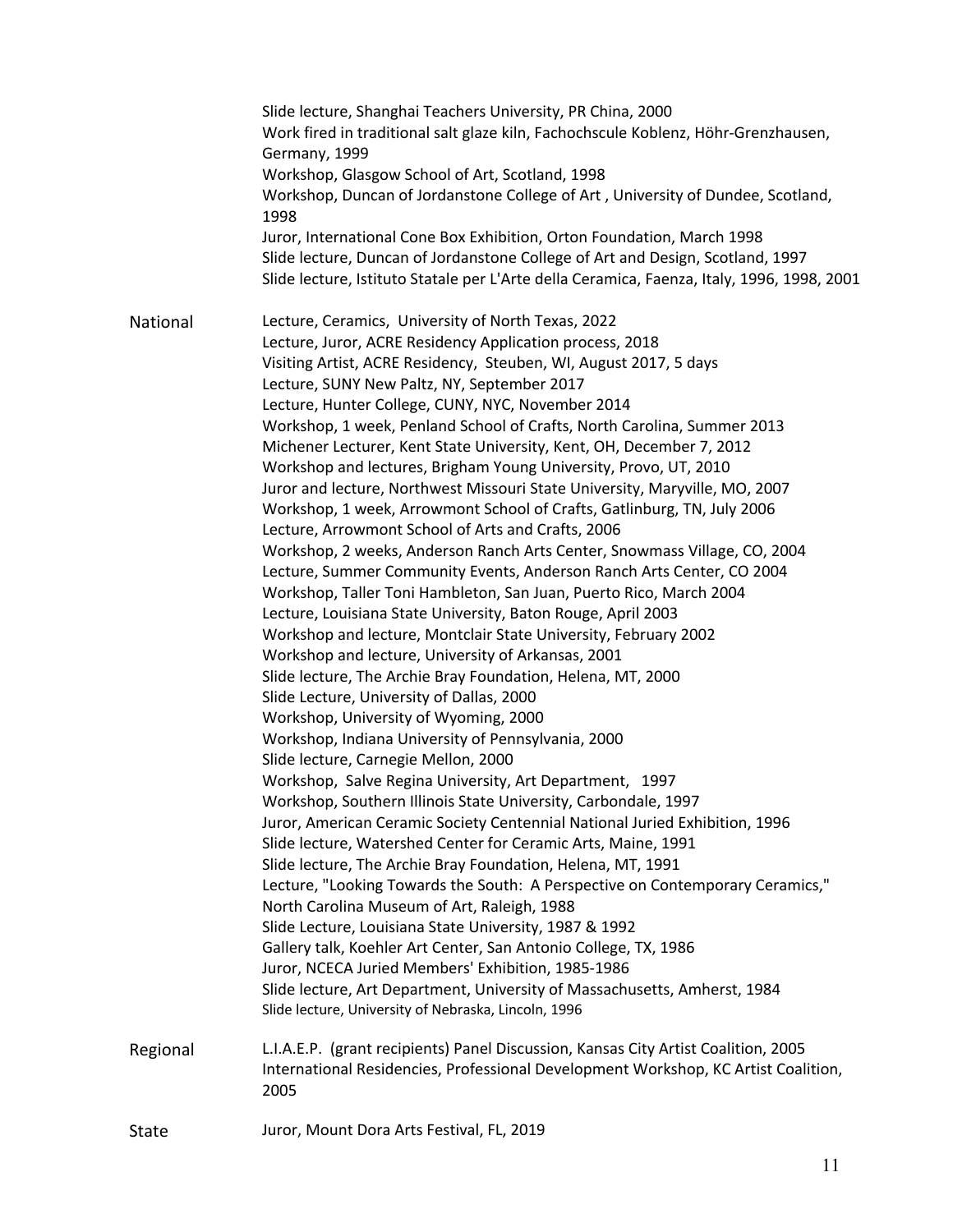Lecture, Florida Atlantic University, Boca Raton, FL 2015 Juror, Mount Dora Arts Festival, FL, 2012 Juror, Melbourne Craft Fair, FL, 2009 Panel, Collectors and Collecting, Florida Craftsman Gallery, St. Petersburg, FL, 2008 Workshop and lecture, School of Design, University of Kansas, 2005 Gallery Talk, Mulvane Art Museum, Washburn University, Topeka, 2003 Slide Lecture, Art Department, Washburn University, Topeka, 2003 Slide lecture, Emporia State University, Kansas, 1996 Panelist, Mini-Grants, Kansas Arts Commission, 1996 Workshop and slide lecture, Fort Hayes University, Hayes, KS, 1995 Juror for prizes, Nazareth College Student Exhibition, 1992 Slide lecture, Nazareth College, Rochester, NY, 1991 Slide lecture, Memorial Art Gallery, Rochester, NY, 1991 Gallery talk, Adams Art Gallery, Fredonia, NY, 1990 Slide lecture, Burchfield Art Center, "Lunch Talk," 1990 Slide lecture, Rochester Institute of Technology, 1990 Slide lecture on Faenza, Italy, New York State College of Ceramics at Alfred, 1990 Juror, Tyler Art Gallery, SUNY Oswego, Student Art Exhibit, 1989 Slide Lecture, SUNY Oswego, 1987 Juror, "Interiors," Batavia Society for Artist, 1987 Juror, Annual Upstate Crafts Fair, Ithaca, NY 1985 and 1986 Slide lecture, Hartwick College, Oneonta, NY, 1986 Slide lecture, Nazareth College, Rochester, NY, 1986 Ceramics workshop, Plank Rd. South School, Webster, NY, 1986 Juror, Fine Arts Exhibition, New York State Fair, Syracuse, NY, 1985 Gallery Lecture, Milliken University, Decatur, IL, 1982 Local Lecture, panel on Fulbright, Oak Hammock, Gainesville, 2018 Workshop, organizer and presenter, Faculty Fulbright Workshop, 2017 Pecha Kucha, Fulbright Lecture Series, UF International Center, 2016 Lecture, Fulbright Experience in Turkey, UF Fulbright Day, 2014 Lecture, New Work Ceramics, Gainesville Fine Art Association, 2009 Juror for prizes, Thornbrooke Arts Festival, Gainesville, FL, 2008 Juror for prizes, Gainesville Fine Art Association Westside Art Fair, 2008 Slide lecture, Hungarian Residency, Strecker-Nelson Gallery, KS 2005 Slide lecture on collecting ceramics, Strecker-Nelson Gallery, Manhattan, KS, 2003 Slide lecture, International Programs, Kansas State University, 1996

> Slide lecture, Department of Architecture, KSU, 1995 "Mornings with the Professors," SUNY Brockport, 1994

University, Art Education Department, April 1977

N J schools, 1973-74

Gallery Talk, Tower Fine Arts Gallery, SUNY Brockport, 1993, 1986

Various pottery and raku workshops at Montclair State University and

Workshop for McLean County Arts Center (raku), July 1980

Gallery tour, Women's Council, Memorial Art Gallery, University of Rochester, 1985-7 Workshop for area high schools students at IWU (colored clays and raku), 1980-1982

Workshop for teachers of special education, Very Special Arts Festival, Louisiana State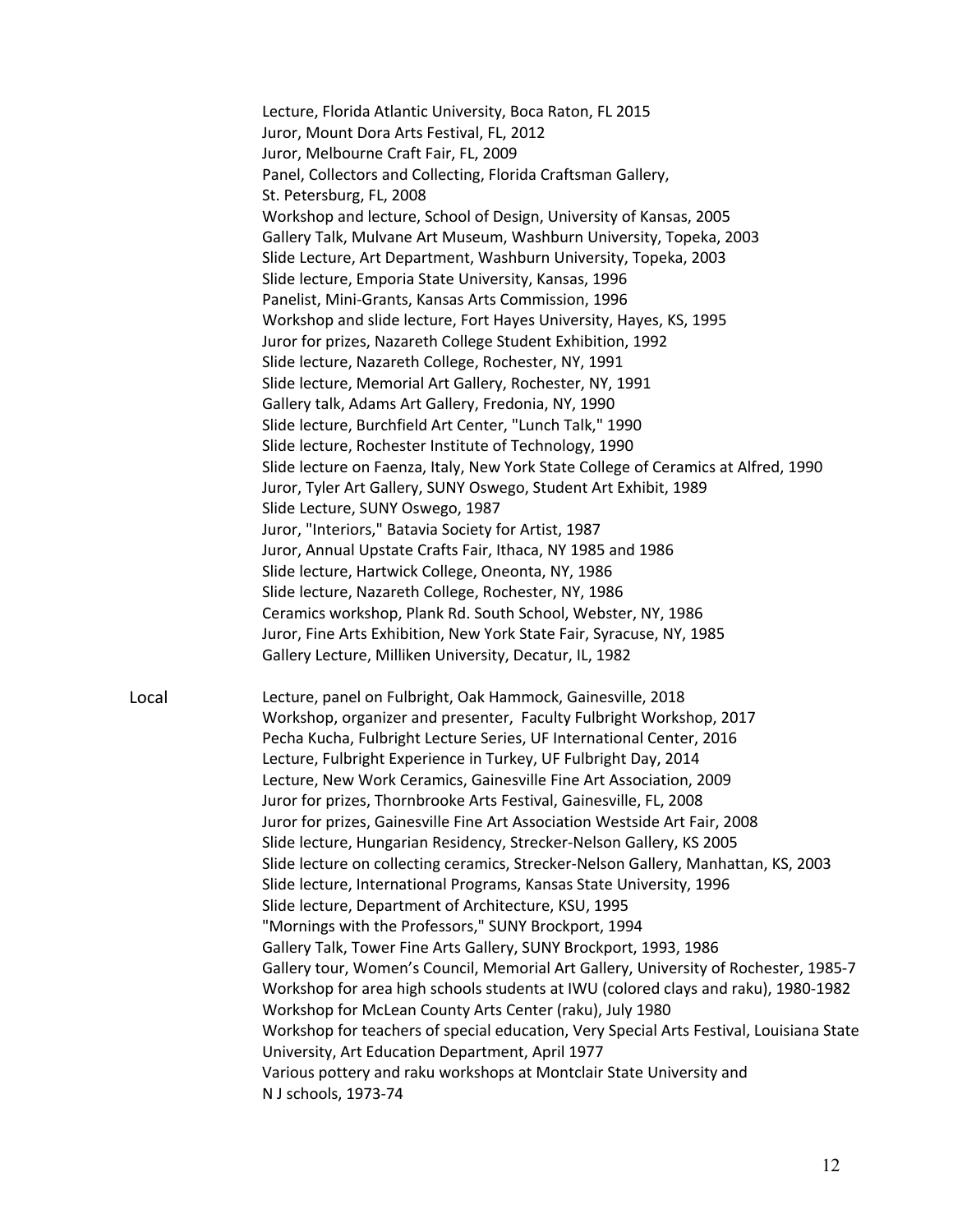## **Publications**

| 2019 | "New Technologies and the Role of the Hand in Craft Today," $3^{rd}$ International Art<br>Symposium, "Everywhere, Everything & So On," College of Fine Arts, Mugla Sitki<br>Kocman University, Bodrum, Turkey, Proceedings, juried,<br>$p. 211 - 219$ |
|------|-------------------------------------------------------------------------------------------------------------------------------------------------------------------------------------------------------------------------------------------------------|
| 2018 | "A New Paradigm: Teaching Technology," co-lecture with Chad Curtis, NCECA Journal,<br>Volume 39 pp. 128 - 129                                                                                                                                         |
| 2017 | "New Technologies for the Ceramics Studio," with Thomas Storey, Ceramics Technical,<br>international, July, pp. 20 - 31                                                                                                                               |
| 2016 | "New Technologies for the Ceramics Studio," The Journal of Australian Ceramics, Vol<br>55 No. 3, November 2016, pp.36 - 39                                                                                                                            |
|      | "China and the US: The two-way traffic between the Ceramic Communities," NCECA<br>Journal pp.                                                                                                                                                         |
| 2014 | "7 <sup>th</sup> Eskisehir Terra Cotta Symposium," Ceramics Technical, No. 38, 2014, pp. 98 - 101                                                                                                                                                     |
| 2012 | "A Scenery Tour: Pottery Workshop Residency," China Ceramic Artist, Issue 4, 2012,<br>pp. 65 - 70 and inside back cover                                                                                                                               |
|      | "46 <sup>th</sup> Annual National Council on Education in the Ceramic Arts Conference in Seattle,<br>Washington," review, La Ceramica in Italia e nel Mondo, Issue 13, June, pp. 4-7                                                                  |
| 2011 | "New Models for Ceramics: 3D Technology, Two Views," co-written with Daniel<br>Tankersley, Ceramics Technical, international, No. 33, pp. 54-59                                                                                                       |
|      | "Grand Tour of European Porcelain," Ceramics Technical, international, No. 32, 2011,<br>pp. 48 - 55                                                                                                                                                   |
| 2007 | "The Ceramic Decal, Visual Diversity and Conceptual Complexity," co-author with<br>Glen R. Brown, Ceramics Technical, #25, pp. 3-7                                                                                                                    |
| 2004 | Guest Editor and author, "Give and Take: Using Slip Techniques on the Surface,"<br>Pottery Making Illustrated, May/June, pp. 12 - 14                                                                                                                  |
|      | "A Residency in Vallauris," Ceramics Technical, Australia, No. 18, pp. 30 - 33                                                                                                                                                                        |
| 2001 | Still Life Transfigured, catalog of recent work, published: HAP Pottery, Beijing, China                                                                                                                                                               |
| 2000 | "About my Work," Chinese Potters Newsletter, Summer, p. 8 - 9                                                                                                                                                                                         |
|      | English Editor, Chinese Potters Newsletter                                                                                                                                                                                                            |
|      | Reprint of "Building a Better Box," National Ceramics, No 58, Autumn, Knysna, South<br>Africa, pp. 29 - 32                                                                                                                                            |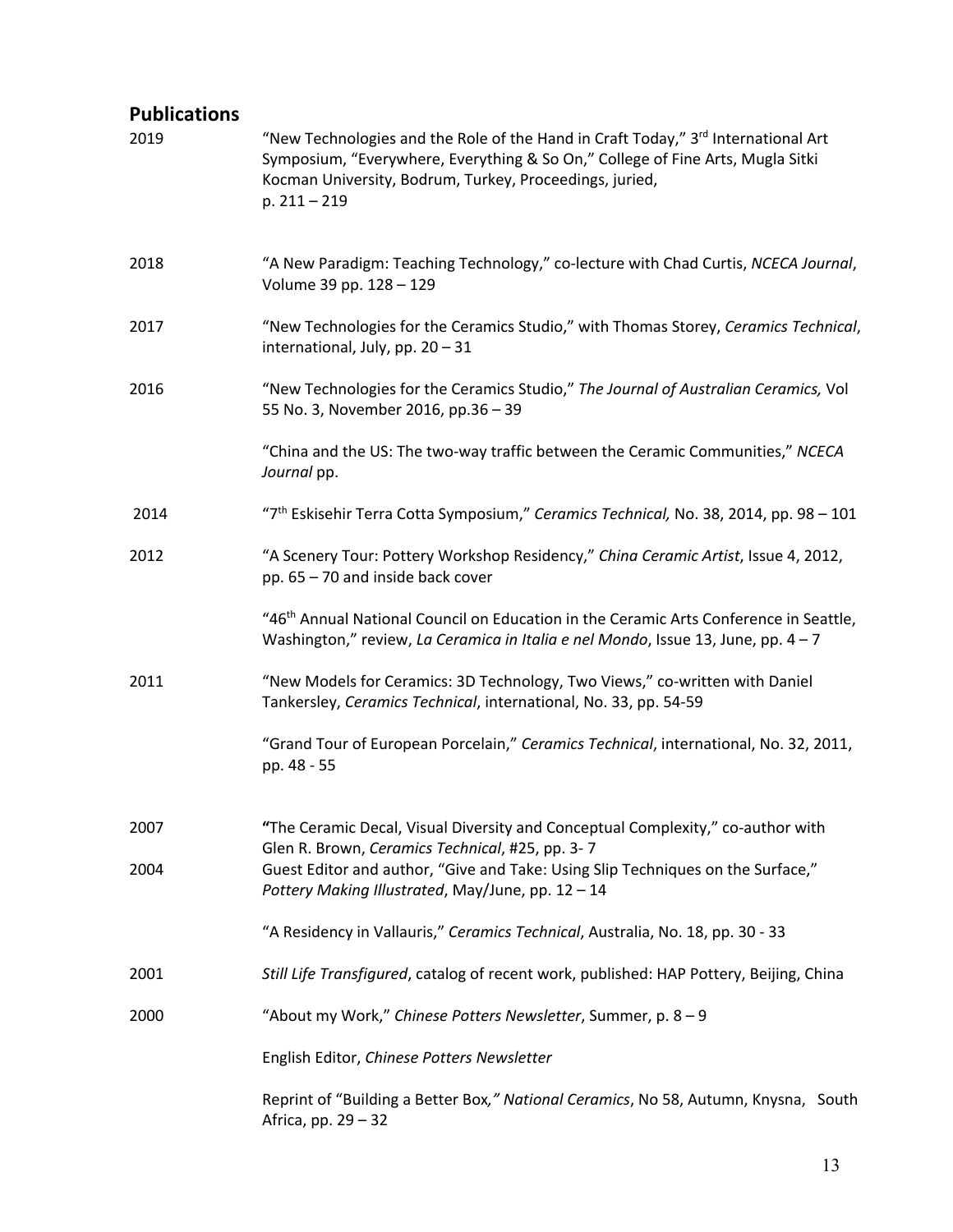|      | "The Concepts of My Artists Creation," Proceedings of "The Spirit of Porcelain,<br>International Ceramic Arts Symposium 2000," Secretariat of International Ceramics,<br>Jingdezhen Ceramics Institute |
|------|--------------------------------------------------------------------------------------------------------------------------------------------------------------------------------------------------------|
| 1999 | "Building a Better Box," with Patrick Taddy, Pottery Making Illustrated, Volume 2<br>Number 2, Spring, cover and pp.9 - 13, color                                                                      |
| 1998 | Assignment Handbook, NCECA Publication, first ed. 1994,                                                                                                                                                |
|      | "A Report on the Panel -An Exploration of Life and Art Nurtured by Two Cultures,"<br>NCECA Journal, Volume 9, #1 Fall, p. 22                                                                           |
| 1995 | "Making Connections: A Case Study of Interdisciplinary Arts," Collage 1995, Journal of<br>the Kansas Art Educators Association, pp.10-11                                                               |
| 1993 | "Still Life Vignettes," Ceramics Monthly, November, pp.86 - 88                                                                                                                                         |
| 1997 | "NCECA and ESCA meet at Syracuse Conferences," The Crafts Report, June, p.1                                                                                                                            |
| 1982 | The One-Person-Ceramics-Department-in-a-Small-College-or-University Survey,"<br>NCECA Newsletter, Winter, Vol. 6/No. 4                                                                                 |
|      | "Marketing Panel Review," NCECA Newsletter, Fall, Vol. 6/No. 2                                                                                                                                         |
|      | "Community College Panel," NCECA Newsletter, Summer, Vol. 6/ No. 1                                                                                                                                     |
| 1980 | "M.F.A. and Careers, "Research and Information Bulletin of the National Council of<br>Art Administrators, November                                                                                     |
|      |                                                                                                                                                                                                        |

## **Papers Presented**

| 2022 | Invited Speaker, The International Communication and Art Symposium,<br>Burdur Mehmet Akif Ersoy University, Faculty of Education, Department of Fine Arts,<br>Burdur, TURKEY, online, June                                                                                                   |
|------|----------------------------------------------------------------------------------------------------------------------------------------------------------------------------------------------------------------------------------------------------------------------------------------------|
|      | "Magical Clay," panel presentation, NCECA, Sacramento, CA, March                                                                                                                                                                                                                             |
|      | "Preparing for Future Success in the Tenure & Promotion Process," workshop, College<br>Art Association Conference, virtual                                                                                                                                                                   |
| 2021 | "The 3D Ceramic Printing and its Role in Research and Teaching,"<br>AART International Anadolu Art Symposium", Anadolu University Faculty of Fine Arts,<br>April 15-16, 2021                                                                                                                 |
|      | "The Piante Series: The Impact of 3D Technologies in My Current Research in<br>Ceramics," Invited Speaker, The International Communication and Art Symposium,<br>Burdur Mehmet Akif Ersoy University, Faculty of Education, Department of Fine Arts<br>Burdur, TURKEY, online, September 4-5 |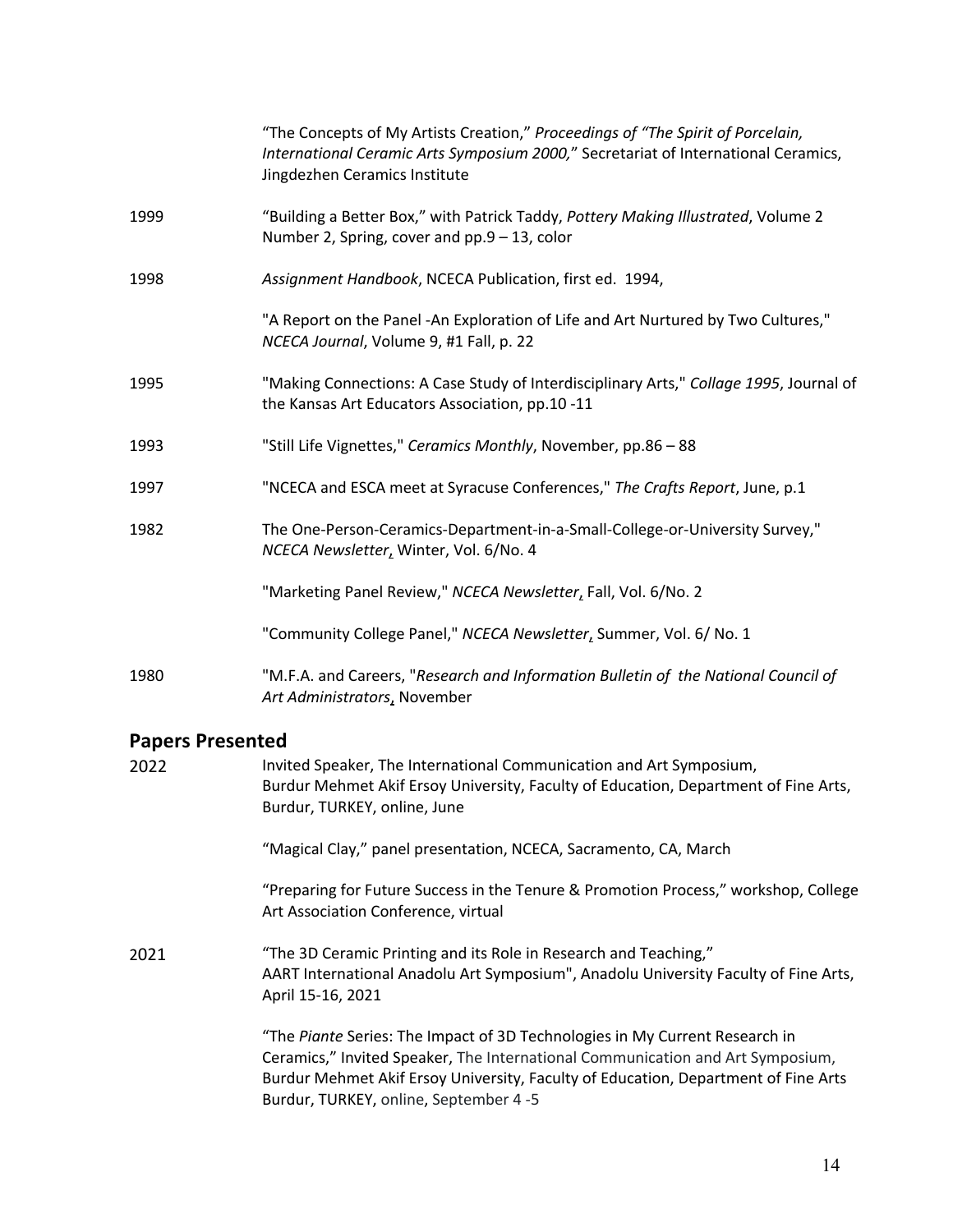| 2019 | "New Technologies and the Role of the Hand in Crafts Today," Bodrum Faculty of<br>Fine Arts, Mugla Sitki Kocman University, Third International Art Symposium,<br>"Everywhere, Everything and So On," October 3 - 4                           |
|------|-----------------------------------------------------------------------------------------------------------------------------------------------------------------------------------------------------------------------------------------------|
|      | Clay Fab Lab: Building A Digital Toolbox for The Classroom, panel member, NCECA,<br>Minneapolis, MN                                                                                                                                           |
| 2018 | "Where Tradition and Technology Meet," International Academy of Ceramics<br>Assembly, New Taipei City, Taiwan                                                                                                                                 |
|      | "A New Paradigm: Teaching Technology," co-lecture with Chad Curtis, NCECA<br>Conference, Pittsburgh                                                                                                                                           |
| 2017 | "Design Thinking for Today's Business Student," ICUC-NYIT Beijing, School of<br>Management, First Annual Industry Conference, May 13                                                                                                          |
| 2016 | "New Technologies for the Ceramics Studio," with Thomas Storey, Building STEAM<br>Symposium, University of Florida                                                                                                                            |
|      | "China and the US: The two-way traffic between the Ceramic Communities,"<br>moderator, NCECA, Kansas City, MO                                                                                                                                 |
|      | "New Technologies in the Studio," Maker Space, NCECA, Kansas City, MO                                                                                                                                                                         |
| 2015 | "It's Only Another Tool in the Toolbox: The Use of New Technologies in the Ceramics<br>Studio," Stepping Up: The Australian Ceramics Triennale, Canberra, July 9-11                                                                           |
| 2013 | 5 <sup>th</sup> International EgeArt Art Days, invited international artist, Izmir, Turkey                                                                                                                                                    |
| 2012 | "Educating the Future Ceramic Artist: A North American Case Study," and "New<br>Models for Ceramic: 3D Technologies," The 18 <sup>th</sup> Symposium Paranaese da Ceramica,<br>Poetics of Ceramics, Continuity and Challenges, November 7 - 8 |
|      | "New Models for Ceramics: 3D Technology and Recent Work," Society for Materials<br>Engineers, RAPID 2012, Atlanta, GA                                                                                                                         |
| 2007 | "The How Tos of International Residencies," panel moderator and presenter, College<br>Art Association, New York                                                                                                                               |
| 2006 | "Working Globally: International Residencies," panel moderator and presenter,<br>NCECA, Portland                                                                                                                                              |
| 2005 | "Preparing Students to be Artists," panel, CAA                                                                                                                                                                                                |
| 2004 | "Credentialing in the Arts," panel co-chair, CAA                                                                                                                                                                                              |
| 2002 | Professional Practices Committee, moderator, round table discussion, College Art<br>Association Annual Meeting, Philadelphia                                                                                                                  |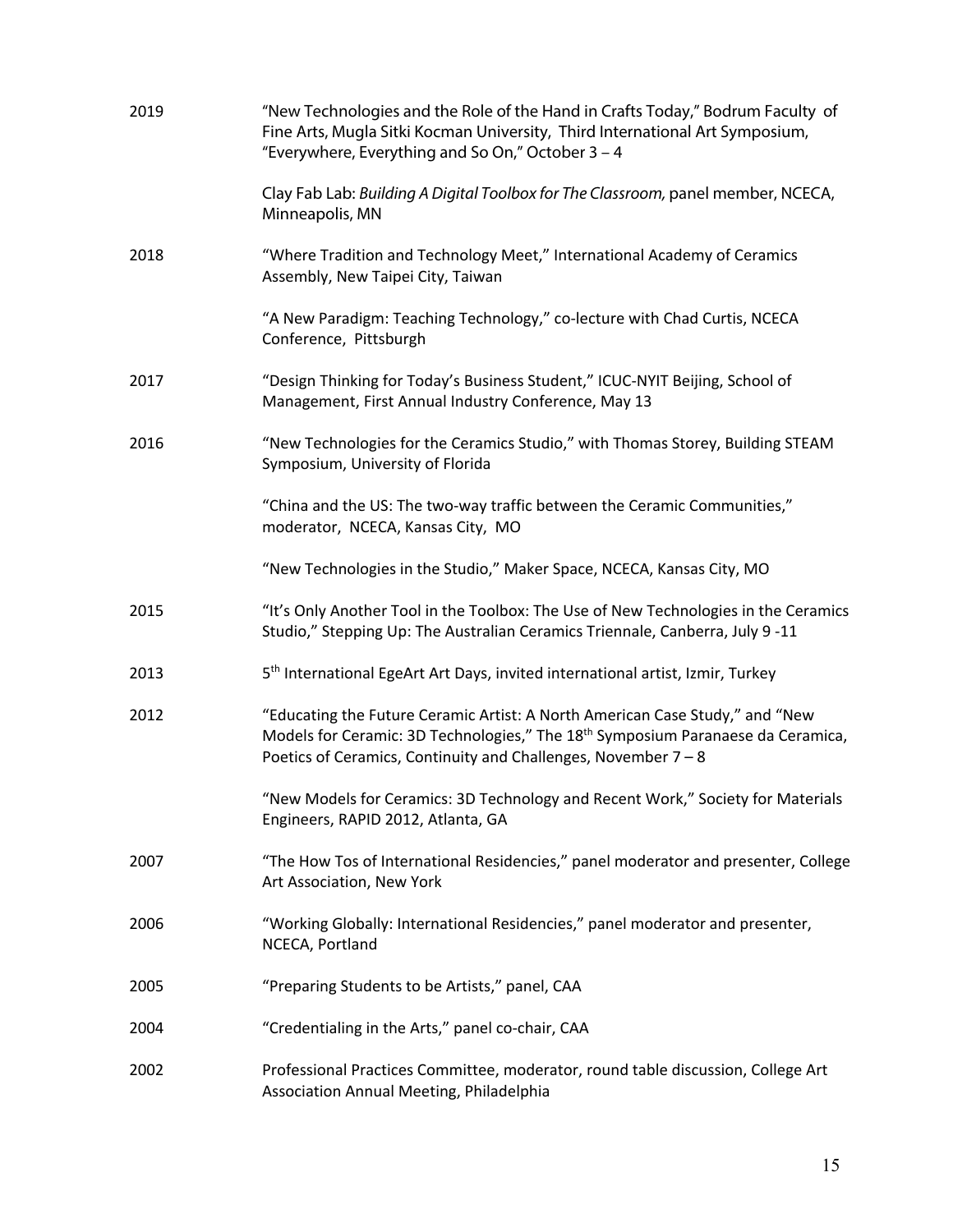|      | "Three Dimensional Computer Aided Design," moderator, panel for NCECA                                                        |
|------|------------------------------------------------------------------------------------------------------------------------------|
| 2000 | "The Influence of Chinese Ceramics on my Work," Wood fire Symposium, Fushun, PR<br>China                                     |
| 1999 | "Two Decades of Ceramics Education: An Overview," Ceramic Millennium: Leadership<br>Congress for the Ceramic Arts, Amsterdam |
| 1986 | "Current and Future Trends in Ceramics," Art/Culture/Future Conference, American<br>Crafts Council, Oakland, CA              |
| 1985 | "The Future of Ceramics," Empire State Craft Alliance Meeting, Corning, NY                                                   |
|      | "Issues: Midwest Gallery Directors," Moderator NCECA Conference, St. Louis, MO                                               |
| 1982 | "MFA and Careers," panel participant, NCECA, Wichita State University, KS                                                    |

# **Bibliography/Books**

| 2019 | Exposició temàtica 2019-2021, trans versa litats en ceràmica contemporània, catalog,<br>Museu del Càntir d'Argentona, Spain, p.31                                            |
|------|------------------------------------------------------------------------------------------------------------------------------------------------------------------------------|
| 2016 | Electric Studio: Making and Firing, article reprint, Ceramic Arts Handbook Series,<br>Ceramic Publications Company The American Ceramic Society                              |
| 2014 | Digital Decals for the Ceramic Artists, Michaelann Tostanoski, Mud Wizard Press,<br>pp. $63 - 65$                                                                            |
| 2013 | 500 Prints in Clay, Lark Book, pp. 153 & 352                                                                                                                                 |
| 2009 | 500 Sculptures, Lark Book, p. 235                                                                                                                                            |
| 2008 | 500 Platters, Lark Books, p.                                                                                                                                                 |
| 2006 | Works by Ceramic Artists from Around the World, Shanghai Fine Arts Press, V.2, p.183                                                                                         |
| 2004 | Electric Kiln Ceramics, 3 <sup>rd</sup> edition, Zakin, Richard, Krause Publications, p.112                                                                                  |
| 2003 | Craft and Art of Clay, 4 <sup>th</sup> edition, Peterson, Susan, Prentice Hall, NJ, p.77                                                                                     |
| 2002 | Overseas Contemporary Ceramic Art Classics, Ming, Bai, Hebei Fine Art Publishing<br>House, China, p. 183                                                                     |
|      | IAC 2002 Hellas 50 <sup>th</sup> Anniversary Members Show, Cultural Olympiad 2001-2004,<br>Helenic Ministry of Culture, a 269 page, hardbound, Athens, Greece, pp. 234 - 235 |
| 2001 | Creative Ideas for the Clay Artist, reprint of "Still-Life Vignettes" from Ceramics                                                                                          |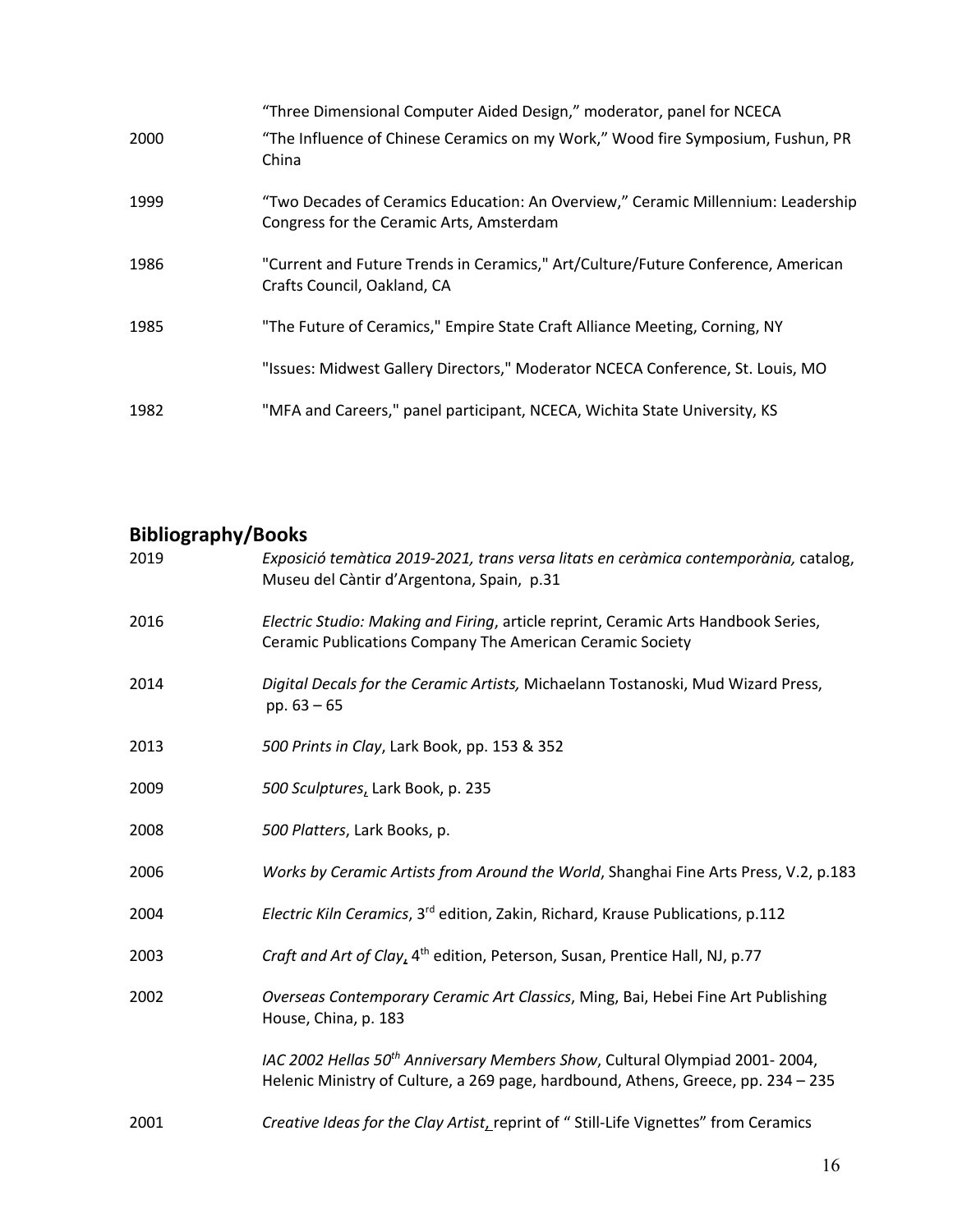|      | Monthly Magazine, Turner, Anderson, ed., The American Ceramic Society, OH,<br>pp. $47 - 49$                                                                       |
|------|-------------------------------------------------------------------------------------------------------------------------------------------------------------------|
|      | Mastering the Craft, 2 <sup>nd</sup> edition, Zakin, Richard, Chilton Books, p.                                                                                   |
| 1999 | The Craft and Art of Clay, Third Edition, Peterson, Susan, Prentice Hall, NJ, p.77<br>Best of Pottery 2, international showcase book, Rockport Publishers, MA, p. |
| 1996 | Hand-Formed Ceramics: Creating Form and Surface, R. Zakin, Chilton, pp. 35-36, 191                                                                                |
|      | Best of Pottery, international showcase book, Rockport Publishers, MA, p. 22                                                                                      |
| 1994 | Electric Kiln Ceramics, book, 2nd ed. Richard Zakin, Chilton, pp. 50 -51                                                                                          |
| 1990 | Ceramics, Mastering the Craft, Zakin, Richard, Chilton Book Co., pp. 17 and 112                                                                                   |

|      | Work Written About, Reproduced and Reviewed                                                                                                                                                      |
|------|--------------------------------------------------------------------------------------------------------------------------------------------------------------------------------------------------|
| 2018 | Shangyu Resident Artists' Exhibition review, China Ceramics Artist, 2017 #3, p. 30                                                                                                               |
| 2016 | "Flora and Fauna, Brinton Museum," by Servis, Nancy, New Ceramics, international,<br>January/February 2016, pp. 56, 57                                                                           |
| 2013 | "Nature and Technology: New Work by Anna Calluori Holcombe," by Dr. Glen R.<br>Brown, New Ceramics, Germany, March, Volume 2, 2013, pp. 12 - 15                                                  |
| 2010 | "Il Programma di Ceramics della Facoltà d'Arte e Storia Dell'Arte dell'Università della<br>Florida: I Maestri Danno l'Esempio," Artegia La Ceramica in Italia e nel Mondo, no. 5,<br>pp. 10 - 12 |
| 2008 | "University of Florida Ceramics Program," Chinese Ceramics Magazine, pp.                                                                                                                         |
| 2003 | "Anna Calluori Holcombe: El Papel de la Ambiguedad," by Dr. Glen Brown, Ceramica,<br>Spain, Volume 88, pp. 23 - 25                                                                               |
|      | Work reproduced, Chinese Potters Newsletter, Volume 20-21, p.90                                                                                                                                  |
|      | "Anna Calluori Holcombe," Chinese Ceramic Artists, Volume 2, pp. 18 and 19                                                                                                                       |
| 2002 | "NCECA Shows in Manhattan," Chinese Potters Newsletter, Spring, p. 22                                                                                                                            |
|      | "Kansas State University," Chinese Potters Newsletter, Summer, p. 26                                                                                                                             |
| 2000 | "Journal of Ceramics," International Museum of Ceramics, International Edition of The<br>Art Newspaper, re. donation of work to Museum's collection, p. 11                                       |
|      | "Tokens of a Half Remembered Past," by Richard Zakin, Ceramics Art and Perception,<br>International, Issue 35, 1999, p.p. $14 - 18$ color                                                        |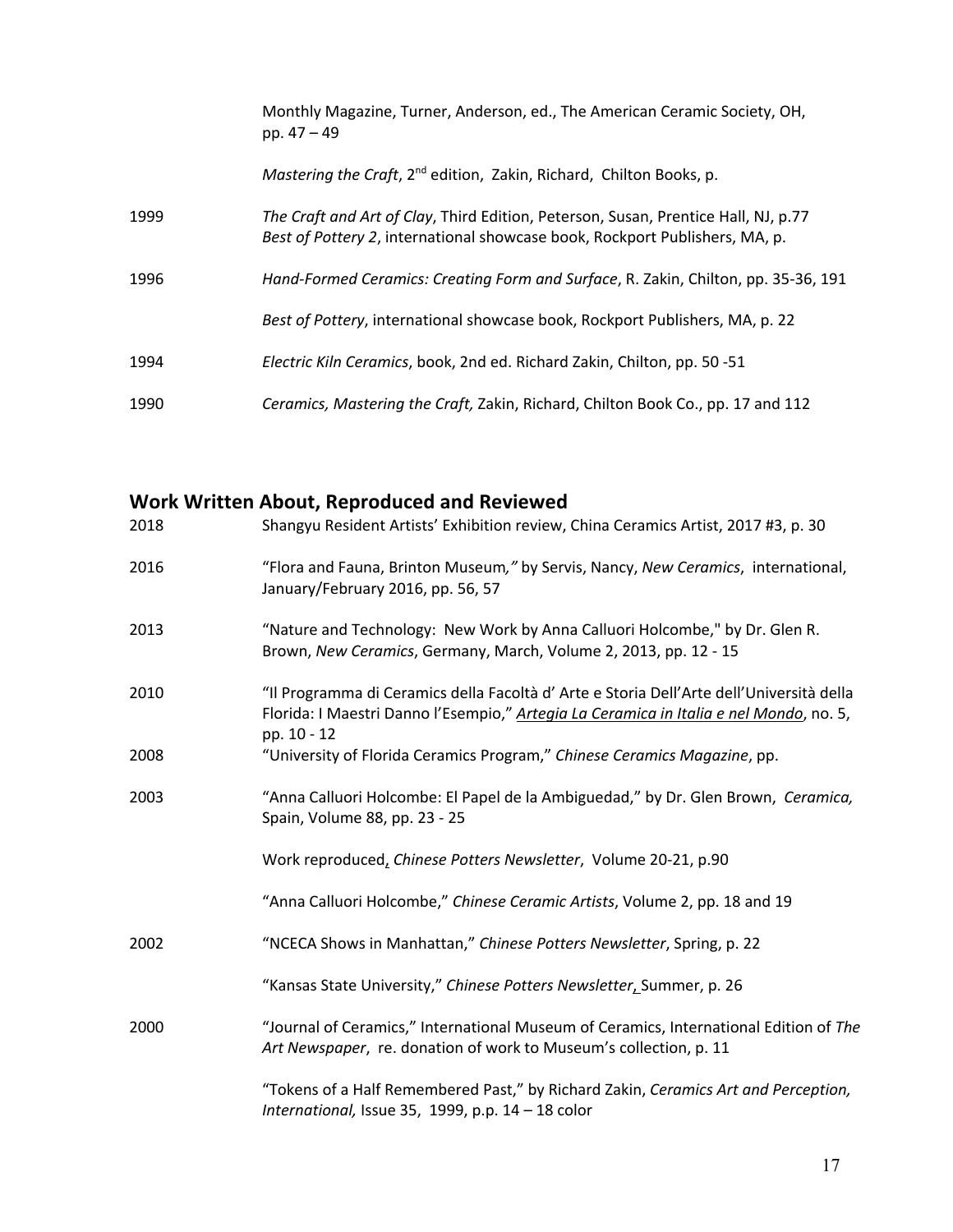| 1999 | "Review of Still Life Exhibition at Oxford Gallery," City Newspaper, Rochester, NY<br>August 25, 1999, p.22                                                             |
|------|-------------------------------------------------------------------------------------------------------------------------------------------------------------------------|
| 1996 | International Collection of Contemporary Ceramic Art, of the Istituto Statale d'Arte<br>"F.A. Grue" di Castelli, Italy, 3rd volume, book/catalog, Faenza Editrice Group |
| 1992 | "Gallery," American Craft, September/October                                                                                                                            |
| 1991 | "Altered State of Ceramic Art", review, Democrat and Chronicle, Roc., NY, 9/27                                                                                          |
| 1990 | Article on The 46th International Ceramic Exhibit, Ceramics Monthly, May, pp. 54-5                                                                                      |
| 1986 | Article on exhibit at Nazareth College, Ceramics Monthly, Summer, pp. 75-76                                                                                             |

#### **Design Work**

| 2014 | CFile Foundation, Shop, commission, limited edition plate                                              |
|------|--------------------------------------------------------------------------------------------------------|
|      | http://cfileshop.org/collections/featured-on-homepage/products/b-anna-calluori-                        |
|      | holcombe-b-br-i-natura-viva-viii-br-i-2014-br-limited-edition-plate                                    |
| 2013 | Teapot design in production for fall expo, invited artist, Huaguang Bone China<br>Company, Zibo, China |

### **Collections**

Jingdezhen Ceramics Institute Museum Collection, 6 pieces; Yingee Ceramics Museum, 2 pieces, New Taipei City, Taiwan; Jingdezhen Ceramics Institute, China; Shangyu Celadon Modern International Center Museum, 8 pieces, China; Huaguang Bone China Company, Zibo, China; State Art Collection, Office of Public Works (including Dublin and other Castle Buildings) Ireland; Ege University, Izmir, Turkey; American Museum of Ceramic Art (AMOCO), Pomona, California; Pottery Workshop Jingdezhen, China; San Bao Ceramic Center, Jingdezhen, China; American Cultural Center, University of Shanghai Science and Technology, Shanghai, China; Australia National University Ceramics Collection, Cabrera; Ateliers d'Art de France, Paris; International Academy of Ceramics Museum, FuLe International Ceramic Art Museums, Fuping Pottery Art Village, China; Ceramic Art Museum of the United States of America, FuLe International Ceramic Art Museums, Fuping Pottery Art Village, China; The Beach Art Museum, KSU; Latvian National Museum, Jingdezhen Millennium Wall Project, China; International Ceramics Studio, Hungary (4 pieces); World Ceramics Exposition Foundation, Icheon, So. Korea; Shepperton Art Gallery, Australia; Northern Arizona University Art Museum, Flagstaff; AIR-Vallauris, France; Mulvane Art Museum, Topeka, KS; The Benaki Museum, Athens, Greece; Topeka and Shawnee County Public Library; Istituto Statale del Arte per la Ceramica, Faenza, Italy; Jingdezhen Ceramics Institute, China; Institution for Aged People, Tajimi-City, Japan; Keramikmuseum, Westerwald, Hohr Grenzhausen, Germany; The Jewish Home, Rochester, NY; The American Red Cross, Rochester, NY; The Archie Bray Foundation Museum, Helena, MT; Burchfield Art Center, Buffalo, NY; The International Museum of Ceramics, Faenza, Italy; Instituto Statale d'Arte "F.A. Grue" per La Ceramica, Castelli, Italy; Dr. Irwin Abraham, collector, NYC; Roz Goldman, collector, Rochester, NY; Louisiana Crafts Council, New Orleans, LA; Provost Sammye Greer, retired, Whittenberg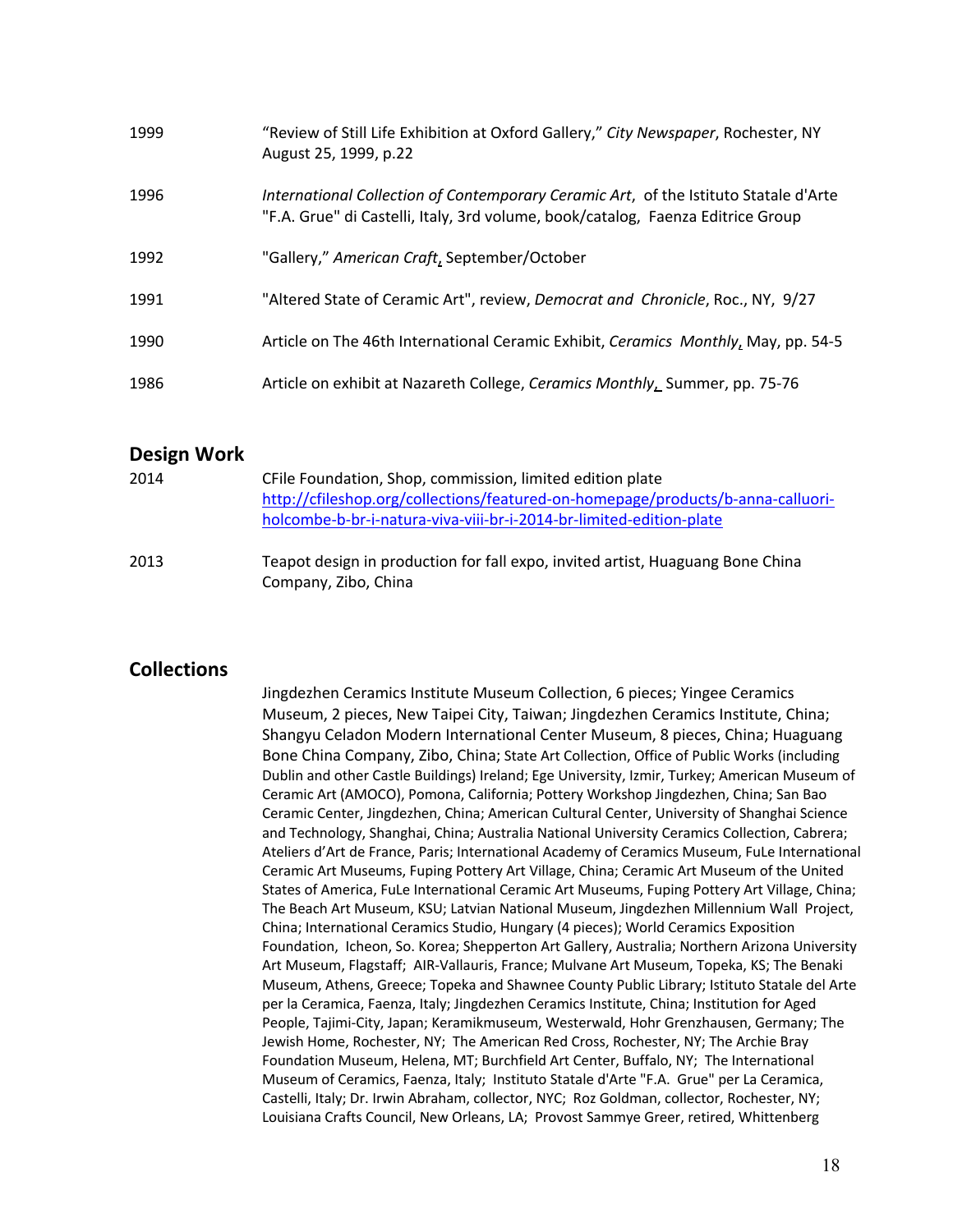College, OH; Lincoln Bank, Bloomington, IL; Percent for Art Purchase, Collection of Southern Illinois University Law School, Carbondale, IL., 1983; various private

### **Exhibitions**

| 2021 | -Fulbright Program 75 <sup>th</sup> Anniversary Art Exhibition 2021 https://fulbright.org/2021-<br>art-exhibit/calluori-holcombe/                                                                                                                                                                                                                                                                                                                                                                                                                                                                                                                                                                                                                                                                                                                                        |
|------|--------------------------------------------------------------------------------------------------------------------------------------------------------------------------------------------------------------------------------------------------------------------------------------------------------------------------------------------------------------------------------------------------------------------------------------------------------------------------------------------------------------------------------------------------------------------------------------------------------------------------------------------------------------------------------------------------------------------------------------------------------------------------------------------------------------------------------------------------------------------------|
|      | -Expresso and Cappucino Cups, invited, traveling, Museum della Ceramica di Savona,                                                                                                                                                                                                                                                                                                                                                                                                                                                                                                                                                                                                                                                                                                                                                                                       |
|      | Italyx<br>-Filled up: A Ceramic Cup Show, invited, New Harmony Clay Project, New Harmony, ID<br>- AART International Anatolian Art Symposium Online Exhibition, Anadolu University,<br>Eskisehir, Turkey<br>https://documentcloud.adobe.com/link/track?uri=urn:aaid:scds:US:5d8c3160-7fb4-<br>4517-9c3f-f0960f3fcc03#pageNum=1<br>-Unity and Tolerance, 750 <sup>th</sup> Hünkar Haci Bektaş Veli Memorial Year, international<br>invited online ceramics and glass exhibition http://web.nevsehir.edu.tr/seramiksergi/<br>-Project Sands X: Beyond the Blue, Exhibition of Ceramic Extraordinaire, Special<br>Exhibition of Art Macao, Macao International Art Biennale 2021, The Venetian Macao<br>- The International Communication and Art Symposium, Burdur Mehmet Akif Ersoy<br>University, Faculty of Education, Department of Fine Arts, Burdur, TURKEY, online, |
|      | https://kongre.akademikiletisim.com/files/ilsans/ilsans_sergi_katalog.pdf                                                                                                                                                                                                                                                                                                                                                                                                                                                                                                                                                                                                                                                                                                                                                                                                |
| 2020 | -4th "CHINA China" Ceramic Art Design Exhibition, Chinese Ceramic Society and the<br>Jingdezhen Ceramic Institute, Shangyu, China<br>-Encounter, Shanghai Ceramic Experimental Art Exhibition, invited, Ke Art Museum,<br>Shanghai, China<br>-Fifty Years of Inspiration and Impact: The Photographic Legacy of Klaus Schnitzer and<br>His Students, curated, George Segal Gallery, Montclair State University, Montclair, NJ,<br>catalog<br>-Design Virtual Exhibition, juried, IDA: International Design and Art Journal                                                                                                                                                                                                                                                                                                                                               |
|      | https://www.idajournal.com/index.php/ida/exhibitions                                                                                                                                                                                                                                                                                                                                                                                                                                                                                                                                                                                                                                                                                                                                                                                                                     |
| 2019 | -Dirt X Digital: A Southern Survey in Clay, group invitational, Lee Gallery, Clemson<br>University, Clemson, SC<br>-SA+AH 53 <sup>rd</sup> Studio Faculty Art Exhibition, Harn Museum of Art, University of Florida,<br>-Jindezhen Ceramics Institute International Studio Exhibition, curated from collection,<br>Tao Tao Gallery, Taoxichuan Creative Square, Jingdezhen, China<br>-3D Printing With Ceramic, class show, featured artists Anna Calluori Holcombe and<br>teaching assistant, Jingdezhen Ceramics Institute Galleries, Jingdezhen, China<br>-Overseas Influence of Yixing Zisha-Stoneware, curated from the collection, Yixing<br>Ceramics Museum, Yixing, China                                                                                                                                                                                        |
| 2018 | -International Academy of Ceramics Members Exhibition, Yingge Ceramics Museum,<br>New Taipei City, Taiwan<br>-New Orientalia, International Academy of Ceramics, juried, Yingee Ceramics<br>Museum, New Taipei City, Taiwan                                                                                                                                                                                                                                                                                                                                                                                                                                                                                                                                                                                                                                              |
| 2017 | -3cubed, invitational, Gallery of Small Things (GOST), Watson, ACT, Australia,<br>- Expresso and Cappucino Cups, 5 <sup>th</sup> Edition, curated by Rolando Giovaninni, Museo<br>della Ceramic di Foranao, Castello di Sezzano, Fiorna di Modenese Italy                                                                                                                                                                                                                                                                                                                                                                                                                                                                                                                                                                                                                |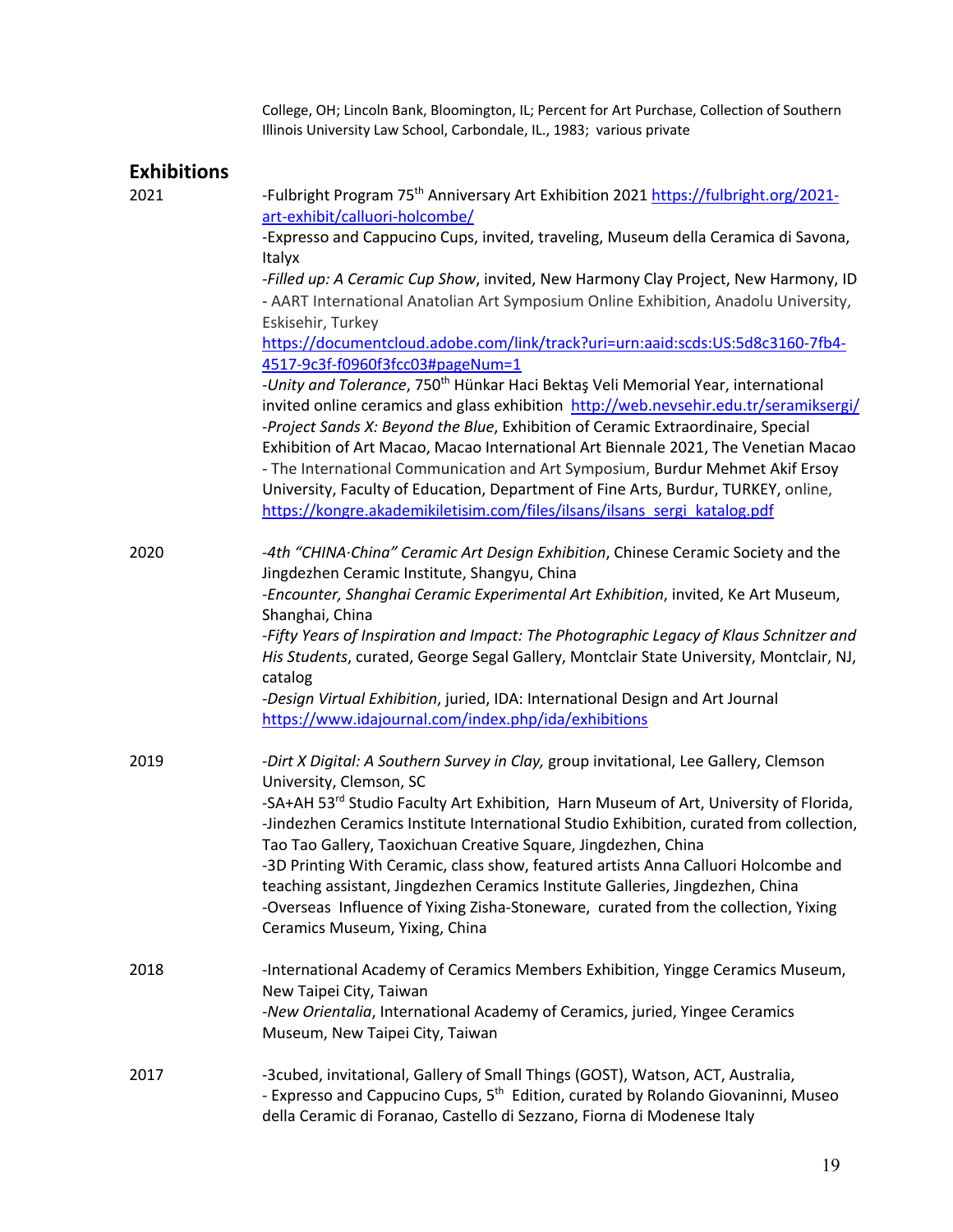|      | -Collaboration and Exchange, curator and exhibitor, Grinter Gallery, UF<br>and American Center, University of Shanghai Science and Technology<br>- Shangyu Resident Artists' Exhibition, Shangyu Celadon Modern International Center<br>Museum, China                                        |
|------|----------------------------------------------------------------------------------------------------------------------------------------------------------------------------------------------------------------------------------------------------------------------------------------------|
| 2016 | -Ceramics in Architecture and Public Space, juried members exhibition, Museum of<br>Design of Barcelona, General Assembly of the International Academy of Ceramics,<br>-Desire, international curated, Belger Art Center, Kansas City, MO, in conjunction with<br><b>NCECA</b>               |
|      | -Honors and Fellows of NCECA, Peter Held, curator, Leedy Art Center, KC, in<br>conjunction with NCECA                                                                                                                                                                                        |
|      | -Yoshi and Friends, invitational, Thornhill Gallery at Avila University, Kansas City, MO,<br>in conjunction with NCECA                                                                                                                                                                       |
|      | -Exploring the Digital Landscape, invitational, Airstream 2.0, in conjunction with<br><b>NCECA</b>                                                                                                                                                                                           |
|      | -Flourishing, KSU invitational, Hillard Gallery, KC, in conjunction with NCECA<br>-Cone Box Jurors, invitational, Hillard Gallery, KC, MO, in conjunction with NCECA<br>-Collaboration and Exchange, curator and exhibitor, College of Fine Arts Gallery,<br><b>Wuhan Textile University</b> |
|      | Grinter<br>- Cup: The Intimate Object XI, invitational, Charlie Cummings Gallery, Gainesville, FL<br>and on line                                                                                                                                                                             |
|      | -Expresso and Cappucino Cups, curated by Rolando Giovaninni, Cantiere delle Arti,<br>Castellamonte, Torino, Italy                                                                                                                                                                            |
|      | - Expresso and Cappucino Cups, 2 <sup>nd</sup> Edition, curated by Rolando Giovaninni, Gualdo<br>Tadino, Italy                                                                                                                                                                               |
|      | -Kansas Clay Connections 2, curated, Brackers Good Earth Clays, Lawrence, KS, in<br>conjunction with NCECA                                                                                                                                                                                   |
|      | -Kansas Clay Connections 2, travel, Birger Sandzen Gallery, Lindsberg, KS<br>-Faculty Exhibition, UF University Gallery                                                                                                                                                                      |
| 2015 | -Stepping Up: Australian Ceramics Triennale, Delegates Exhibition, School of Art<br>Gallery, Australia National University, Canberra                                                                                                                                                         |
|      | -Digital Decals for the Ceramic Artists, curated by Michaelann Tostanoski, Gallery<br>West, Grant Campus, Suffolk County Community College, September, October                                                                                                                               |
| 2014 | - Exhibition of Artist Members, International Academy of Ceramics, Dublin Castle,<br>Ireland, online catalog                                                                                                                                                                                 |
|      | http://imgpublic.mcigroup.com/ie/PCO/IAC2014 catalogue.pdf<br>-Artist Invite Artists Summer Kick Off Exhibition, invitational, in conjunction with                                                                                                                                           |
|      | residency, Red Lodge Clay Center, MT                                                                                                                                                                                                                                                         |
|      | - Solo exhibition, Thomas Hunter Project Gallery, invited, Hunter College, NY, NY<br>-Flora and Fauna, The Brinton Museum, Big Horn, WY, national, curated by Elaine                                                                                                                         |
|      | Henry, color catalog<br>-Clay + Paper, curated by Paul Wandless, national, Charlie Cummings Gallery,                                                                                                                                                                                         |
|      | Gainesville and on line www.claylink.com                                                                                                                                                                                                                                                     |
|      | -44 <sup>th</sup> Annual Ceramics exhibition: Contemporary Artists Mixing Old and New<br>Technologies, invitational Crossman Gallery, University of Wisconsin-Whitewater, in<br>conjunction with the NCECA conference Milwaukee, WI                                                          |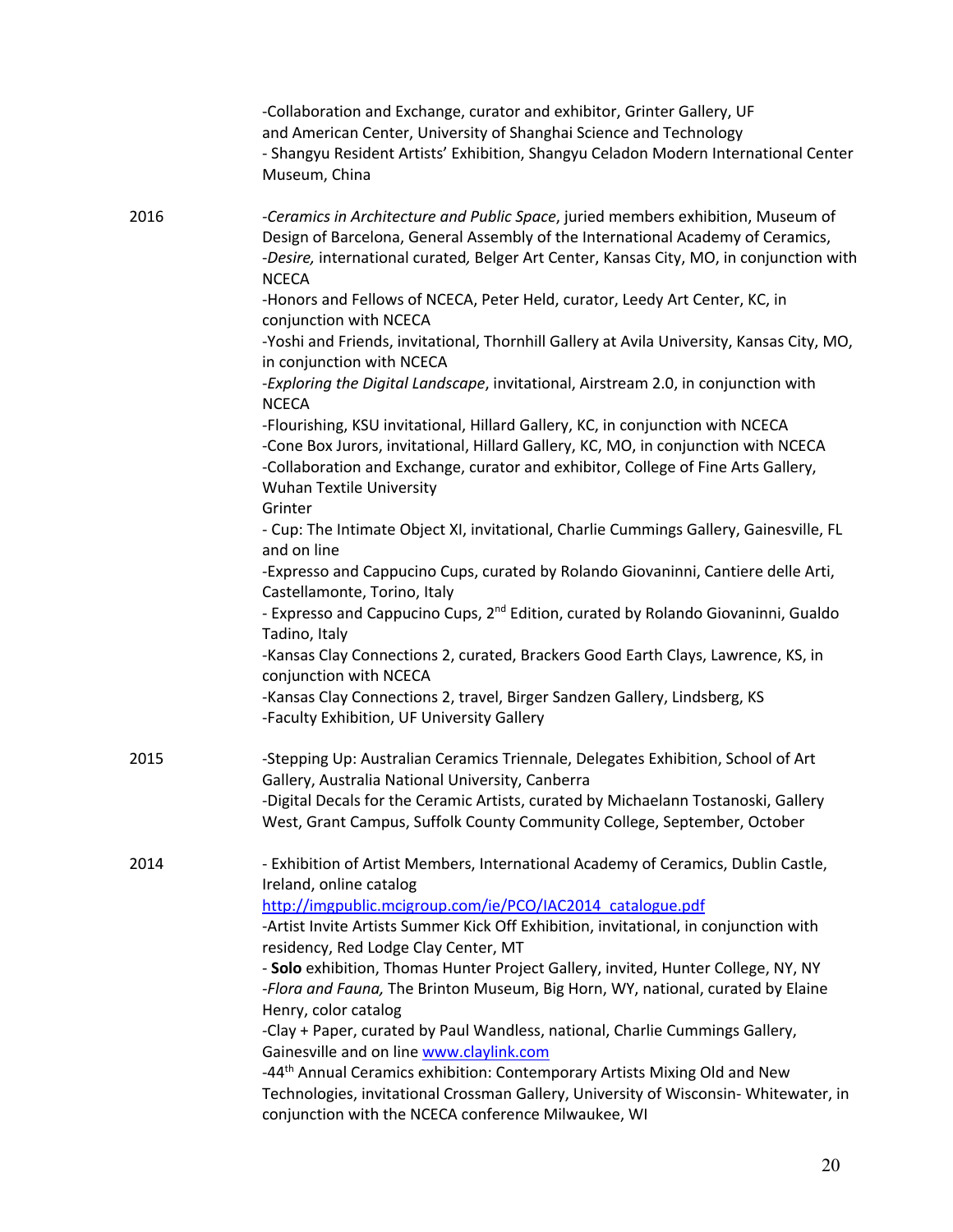|      | -Solo::Together, 50 <sup>th</sup> Annual UF Art Faculty Exhibition, Harn Museum of Art<br>-Command P - Printmaking in The Post Digital Era, curated by Ashley Taylor, national,<br>UF 4-Most Gallery                                                                                                                                                                                                                                                                                                                                                                                                                                                                                                                                                                                                                                                                         |
|------|------------------------------------------------------------------------------------------------------------------------------------------------------------------------------------------------------------------------------------------------------------------------------------------------------------------------------------------------------------------------------------------------------------------------------------------------------------------------------------------------------------------------------------------------------------------------------------------------------------------------------------------------------------------------------------------------------------------------------------------------------------------------------------------------------------------------------------------------------------------------------|
| 2013 | -5 <sup>th</sup> International EgeArt Art Days, invited international artist, Ege University, Izmir,<br>Turkey, catalog<br>-"International Art, Design and Manipulation Symposium" Exhibition, Sakarya<br>University, invited Faculty of Fine Arts of Anadolu University, cd catalog<br>-New Year Exhibition, Library Gallery, Anadolu University, invitational<br>-Earth Moves: Shifts in Ceramic Art and Design, invited artist, national, Arvada Center<br>in partnership with NCECA, Arvada, CO, catalog<br>-Clay Prints: Images, Surface and Narrative in Contemporary Ceramics, curated by<br>Charlie Cummings, national, Fort Wayne Museum of Art, Indiana, catalog<br>- Yesterdays Tomorrows, small group, national, in conjunction with the NCECA<br>conference, Houston, TX, Ian Thomas, curator<br>-Faculty Exhibition, University Gallery, University of Florida |
| 2012 | -New World: Timeless Visions, International Academy of Ceramics Members<br>Exhibition, New Mexico Museum of Art, Santa Fe<br>-American Members of the IAC, invitational exhibition, Patina Gallery, Santa Fe, NM<br>-Porcelain/Paper, China, San Bao and Terra Gallery 2012 International Art Exhibition,<br>invitational, San Bao Ceramic Art Institute Museum, China<br>-San Bao Ceramic Art Institute International Exhibition, invitational, San Bao,<br>Jingdezhen, China<br>-Fifth Annual Lillstreet International Exhibition: The Perfect Plate, juried, Sandy Simon,<br>Lillstreet Gallery, Chicago, IL, on line catalog<br>-47 <sup>th</sup> Annual Studio Faculty Exhibition, The University Galleries, UF                                                                                                                                                         |
| 2011 | -"To Go" National Juried Ceramic Exhibition, Christa Assad, juror, Mendocino Art<br>Center, Mendocino, CA<br>-Material Matters, invitational, alums, faculty and visiting artists of the Ceramics<br>Program, Art Gallery, Australia National University, Canberra, 2011<br>-Resonance, UF Faculty and Select Alums, Studio@620, St. Petersburg, in conjunction<br>with the NCECA 2011 Conference, Tampa Bay<br>-Contemporary Art Gallery, juried, in conjunction with RAPID 2011, SME (Society of<br>Materials Engineers), Minneapolis, MN<br>-Clay in a Can, invitational, travel to Aiken Center for the Arts, Aiken, South Carolina,<br>-Currents: Past and Present, Thomas Art Center, Gainesville, FL, juror<br>-NEXPO, NCECA, Convention Center, Tampa, FL                                                                                                            |
| 2010 | -Members Exhibition, in conjunction with the International Academy of Ceramics<br>Assembly, Paris, France, The Serves Museum, color catalog<br>-American Ceramic Art, invitational, DAO Artspace, Beijing, China<br>-Mad Hatter Tea Party, juried national, Amory Art Center Gallery, West Palm Beach, FL<br>-Current Residents, work from the collection, group exhibition, invitational, curated,<br>International Ceramic Studio Museum, Kescekmet, Hungary<br>-Clay in a Can, invitational, North Augusta Arts and Heritage Center, South Carolina,<br>travel to Point of Art Gallery, Union Point, GA November - December<br>-Clay in Print, invitational, Gallery, University of Arkansas, Monticello                                                                                                                                                                  |
| 2009 | -UF Ceramics Faculty, Florida Craftsman Gallery, St. Petersburg, FL                                                                                                                                                                                                                                                                                                                                                                                                                                                                                                                                                                                                                                                                                                                                                                                                          |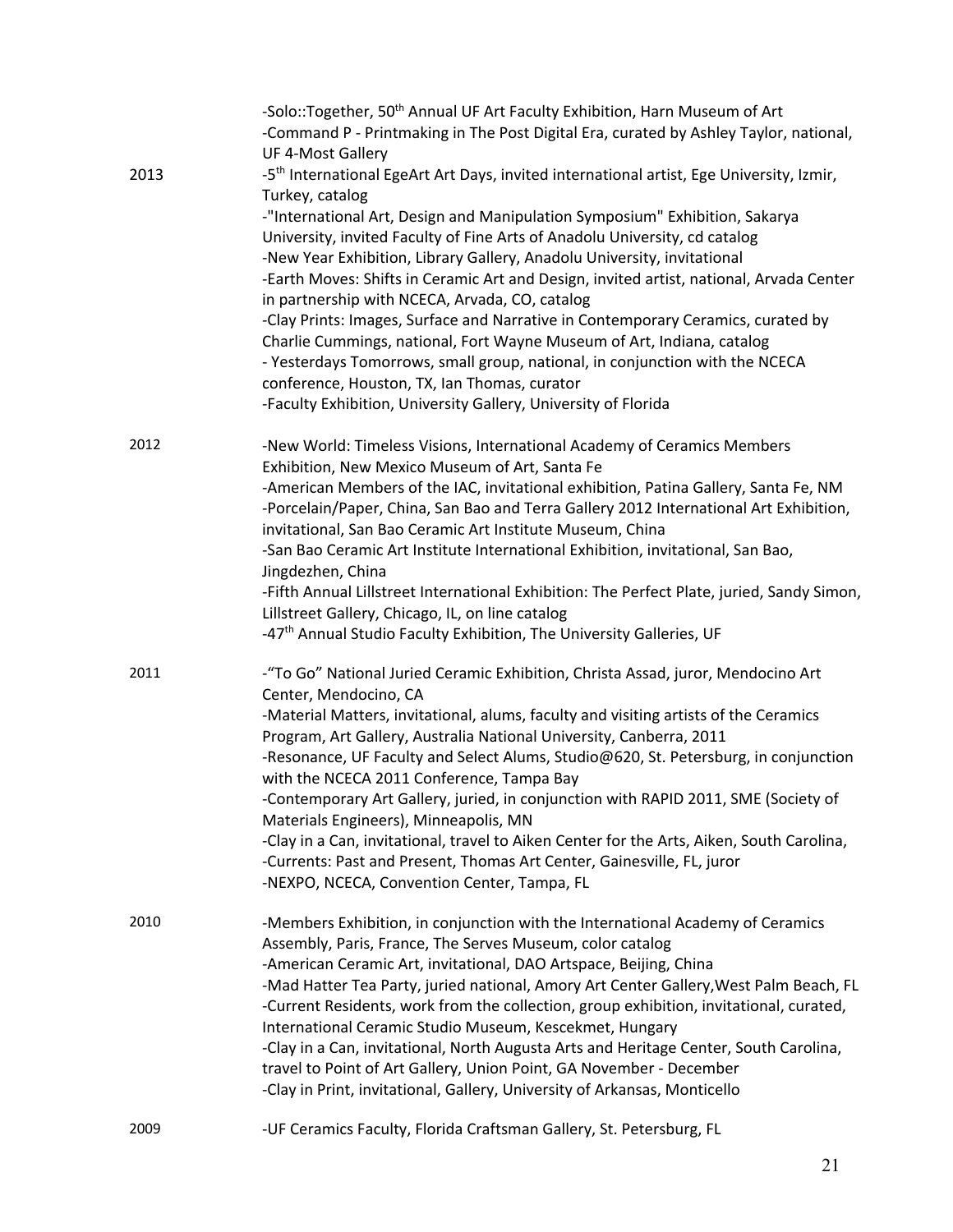|      | -UF Ceramics Exhibition, Roswell Arts Center, Roswell, GA<br>-The Watershed Gala Benefit Wood Fire Exhibition, Raffle and Auction, invitational,<br>piece fired in Gustin wood kiln, Gustin Studio and Gallery South Dartmouth, MA<br>- 2009 Annual Art Auction, exhibition, catalog and auction, invitational, Anderson<br>Ranch Arts Center, Snowmass Village, CO, color catalog<br>- Tiles of Artists III, invitational, Municipality of Paso de los Libres, Corrientes,<br>Argentina |
|------|------------------------------------------------------------------------------------------------------------------------------------------------------------------------------------------------------------------------------------------------------------------------------------------------------------------------------------------------------------------------------------------------------------------------------------------------------------------------------------------|
| 2008 | -Lilliput Ceramics, World Exhibition of Small and Miniature Ceramics, invitational,<br>Zagreb                                                                                                                                                                                                                                                                                                                                                                                            |
|      | -IAC Members' Exhibition, FuLe International Ceramic Art Museums, Fuping, China<br>-Inviting the Stars: An Exhibition of Local and National Ceramic Art, Augusta State<br>University, GA                                                                                                                                                                                                                                                                                                 |
|      | -Faculty Exhibition, School of Art and Art History, University Gallery, UF                                                                                                                                                                                                                                                                                                                                                                                                               |
| 2007 | -Drawing With/In/on Clay, served as juror, Gallery, Northwest Missouri State<br>University                                                                                                                                                                                                                                                                                                                                                                                               |
|      | -Faculty Exhibition, University Galleries, University of Florida                                                                                                                                                                                                                                                                                                                                                                                                                         |
|      | -Metamorphosis & Rebirth, 2nd 2007 China Jingdezhen International Contemporary<br>Ceramics Exhibition, Jingdezhen Ceramic Museum                                                                                                                                                                                                                                                                                                                                                         |
|      | -Ceramic Art Museum of the United States of America, FuLe International Ceramic Art                                                                                                                                                                                                                                                                                                                                                                                                      |
|      | Museums, Fuping, China, permanent collection, invitational                                                                                                                                                                                                                                                                                                                                                                                                                               |
|      | -Kansas Masters, invitational art show, Strecker Nelson Gallery, Manhattan, KS,                                                                                                                                                                                                                                                                                                                                                                                                          |
|      | catalog<br>-Third International Biennial of Contemporary Tiles, Muse Internacional de Ceramics                                                                                                                                                                                                                                                                                                                                                                                           |
|      | Contemporanea, Buenos Aires, Argentina                                                                                                                                                                                                                                                                                                                                                                                                                                                   |
|      | -Art Auction and Preview Exhibition, Kansas City Artist Coalition Galleries, Kansas City,<br><b>MO</b>                                                                                                                                                                                                                                                                                                                                                                                   |
|      | - Inaugural Art Exhibition, Best of Kansas, invitational, in conjunction with Governor<br>Sebelious' inauguration events, Topeka, KS                                                                                                                                                                                                                                                                                                                                                     |
|      | -Line to Volume, invitational, Indiana University Southeast, New Albany, in<br>conjunction with NCECA Conference                                                                                                                                                                                                                                                                                                                                                                         |
|      | - Kansas State University Current Faculty and Graduate Student Show,"<br>Mercer Gallery, Garden City Community College, Garden City, KS                                                                                                                                                                                                                                                                                                                                                  |
| 2006 | - World Clay, IAC Members Exhibition, Latvian National Museum of Art, Riga, in                                                                                                                                                                                                                                                                                                                                                                                                           |
|      | conjunction with the 46 <sup>th</sup> General Assembly, Riga, Latvia, color catalog                                                                                                                                                                                                                                                                                                                                                                                                      |
|      | -Summer Faculty Exhibition, invitational, Sandra J. Blain Galleries, Arrowmont School                                                                                                                                                                                                                                                                                                                                                                                                    |
|      | of Arts and Crafts, Gatlinburg, TN                                                                                                                                                                                                                                                                                                                                                                                                                                                       |
|      | -International Academy of Ceramics USA Members Exhibition, invitational, George<br>Brodrick Gallery, Portland, OR, in conjunction with the NCECA Conference                                                                                                                                                                                                                                                                                                                              |
|      | -Mentor/Mentored, invitational, Portland Community College, Rock Creek, OR, with<br><b>NCECA</b>                                                                                                                                                                                                                                                                                                                                                                                         |
|      | -Orton Cone Box International Exhibition, juried, Georgie's, Portland, OR, in                                                                                                                                                                                                                                                                                                                                                                                                            |
|      | conjunction with NCECA, travel to Baker University Art Gallery, KS, then continued                                                                                                                                                                                                                                                                                                                                                                                                       |
|      | traveling<br>-Archie Bray International, Resident Artist Scholarship Silent Auction and preview                                                                                                                                                                                                                                                                                                                                                                                          |
|      | exhibit, Helena, MT, catalog                                                                                                                                                                                                                                                                                                                                                                                                                                                             |
|      | -"Surface Matters," national invitational, Norman R. Eppink Gallery, Emporia State                                                                                                                                                                                                                                                                                                                                                                                                       |
|      | University, KS, color catalog                                                                                                                                                                                                                                                                                                                                                                                                                                                            |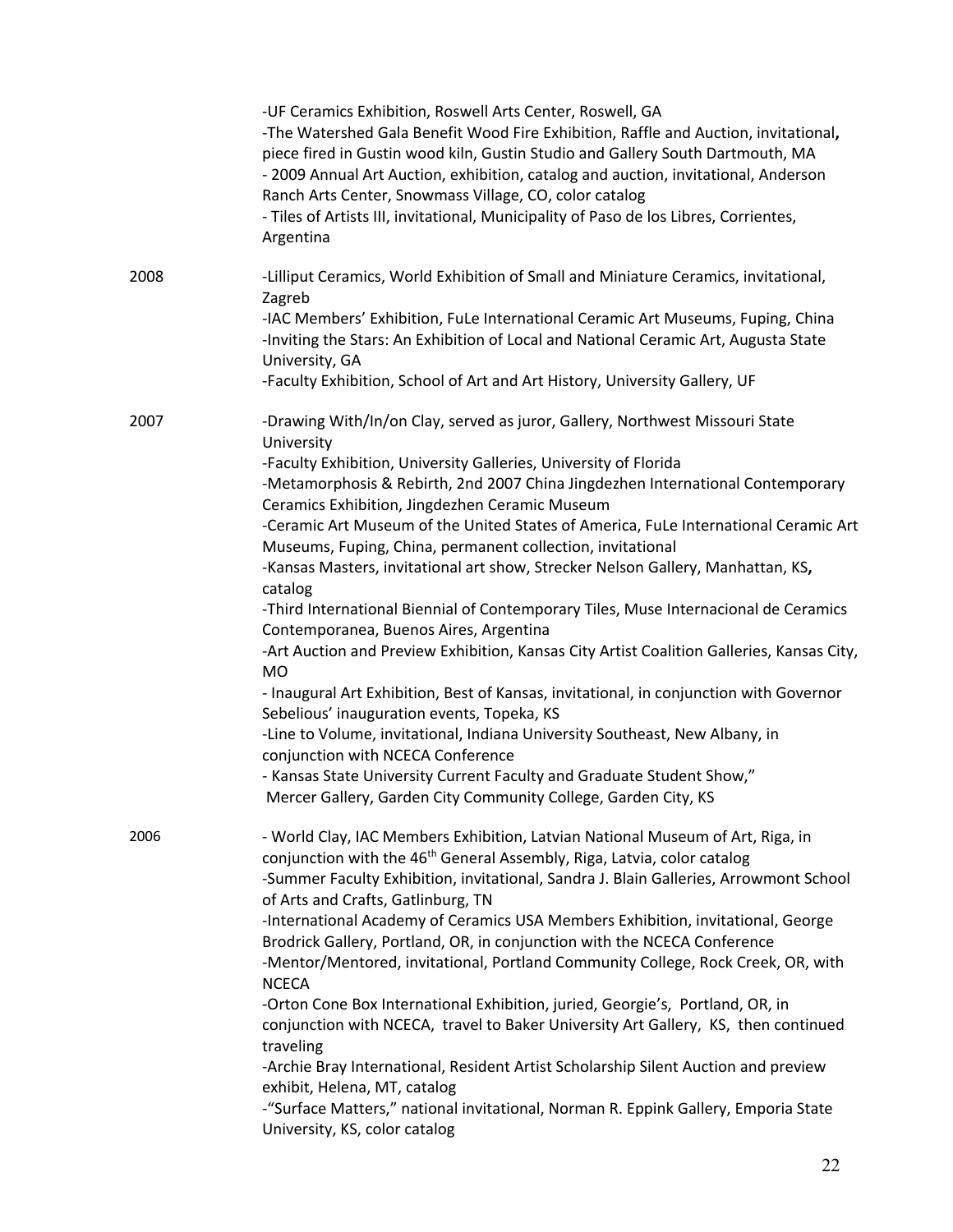|      | -Kansas Artist Craftsman Association 40 <sup>th</sup> Anniversary Exhibition, juror Paul Smith,<br>Director Emeritus, American Craft Museum, NYC, Wichita Center for the Arts, KS,<br><b>Purchase Prize</b>                                                                                                                                                                                                                                                                                                                                                                                                                                                                                                                                                                                                                                                                                                                                                                                                                                                                                                               |
|------|---------------------------------------------------------------------------------------------------------------------------------------------------------------------------------------------------------------------------------------------------------------------------------------------------------------------------------------------------------------------------------------------------------------------------------------------------------------------------------------------------------------------------------------------------------------------------------------------------------------------------------------------------------------------------------------------------------------------------------------------------------------------------------------------------------------------------------------------------------------------------------------------------------------------------------------------------------------------------------------------------------------------------------------------------------------------------------------------------------------------------|
| 2005 | -First International Triennial of Silicate Arts, juried, Kecskemet, Hungary<br>-LSU Ceramics, 1970 - 2005, "Hot stuff/Clay Tigers," invitational, Signature Gallery,<br>Atlanta, travel to LSU Gallery of Art, Baton Rouge<br>-Vallauris Expo, works of former Residents of AIR Valluaris, Espace Grandjean, France<br>-Jingdezhen National Ceramic Expo, invitational, Jingdezhen National Ceramics<br>Museum, China, official opening exhibition<br>- Kansas Artist Craftsman Association Members Exhibition, Sabbatini Gallery, Topeka<br>and Shawnee County Library<br>-"It Takes Two," invitational, Studio Potter Network, at NCECA Baltimore,<br>international<br>-International Academy of Ceramics Invitational Exhibition, Yixing Ceramics Museum,<br>Yixing, China, color catalog<br>-Sabbatical Exhibition, featured artist, Strecker-Nelson Gallery, Manhattan, KS                                                                                                                                                                                                                                           |
| 2004 | -Works by Artists-in-Residence at the International Ceramics Studio, Kesckemet,<br>Hungary, invitational, Mallin Gallery, Kansas City Artist Coalition, Kansas City, MO<br>- Sidney Meyer Fund International Ceramics Award, juried, Shepperton Art Gallery,<br>Shepperton, Australia, color catalog<br>-International Academy of Ceramics Recent Members Exhibition, Musée Ariana,<br>Switzerland<br>-International Academy of Ceramics Members Exhibition, World Ceramics Exposition<br>Foundation, Icheon, South Korea, color catalog<br>-International Orton Cone Box Show, NCECA Conference, Baker University, KS and<br>traveling, Purchase Award<br>-Featured Artist, group exhibition, Strecker-Nelson Gallery, Manhattan, KS<br>-KSU Graduate Student Exhibition, included faculty, University of Indianapolis, in<br>conjunction with NCECA Conference<br>-"In the Present Tense," invitational gallery artists, Oxford Gallery, Rochester, NY                                                                                                                                                                  |
| 2003 | -Solo exhibition of work created in residence, AIR-Vallauris Gallery, Vallauris, France<br>-Group Show, invitational, Strecker- Nelson Gallery, Manhattan, KS<br>-International Tea Bowl Exhibition," invitational, Northern Arizona University Art<br>Museum, Flagstaff, AZ,<br>-"Reinterpreting the Ordinary: Still Lifes by Three Kansas Artists, Three person<br>exhibit, Mulvane Art Museum, Washburn University, Topeka, KS<br>-Group show, The Atelier 49 Contemporary Art Gallery, invitational, Vallauris, France<br>-Studio Potter 30 <sup>th</sup> Anniversary Show and Benefit Sale, invitational, in conjunction<br>with the NCECA Conference, San Diego<br>-Collecting and Connecting: Recent Acquisitions, Mulvane Art Museum, Washburn<br>University, Topeka, KS<br>-Ceramics Invitational, Duncan of Jordanstone, College of Art, University of Dundee,<br>at Q2 Gallery, Dundee, color catalog<br>-"Smalls," invitational, Atrium Gallery, Glasgow School of Art, Scotland<br>-Sculptural Works, Invitational, Watershed Center for the Ceramic Arts, Maine<br>-Faculty Exhibition, Kemper Gallery, KSU |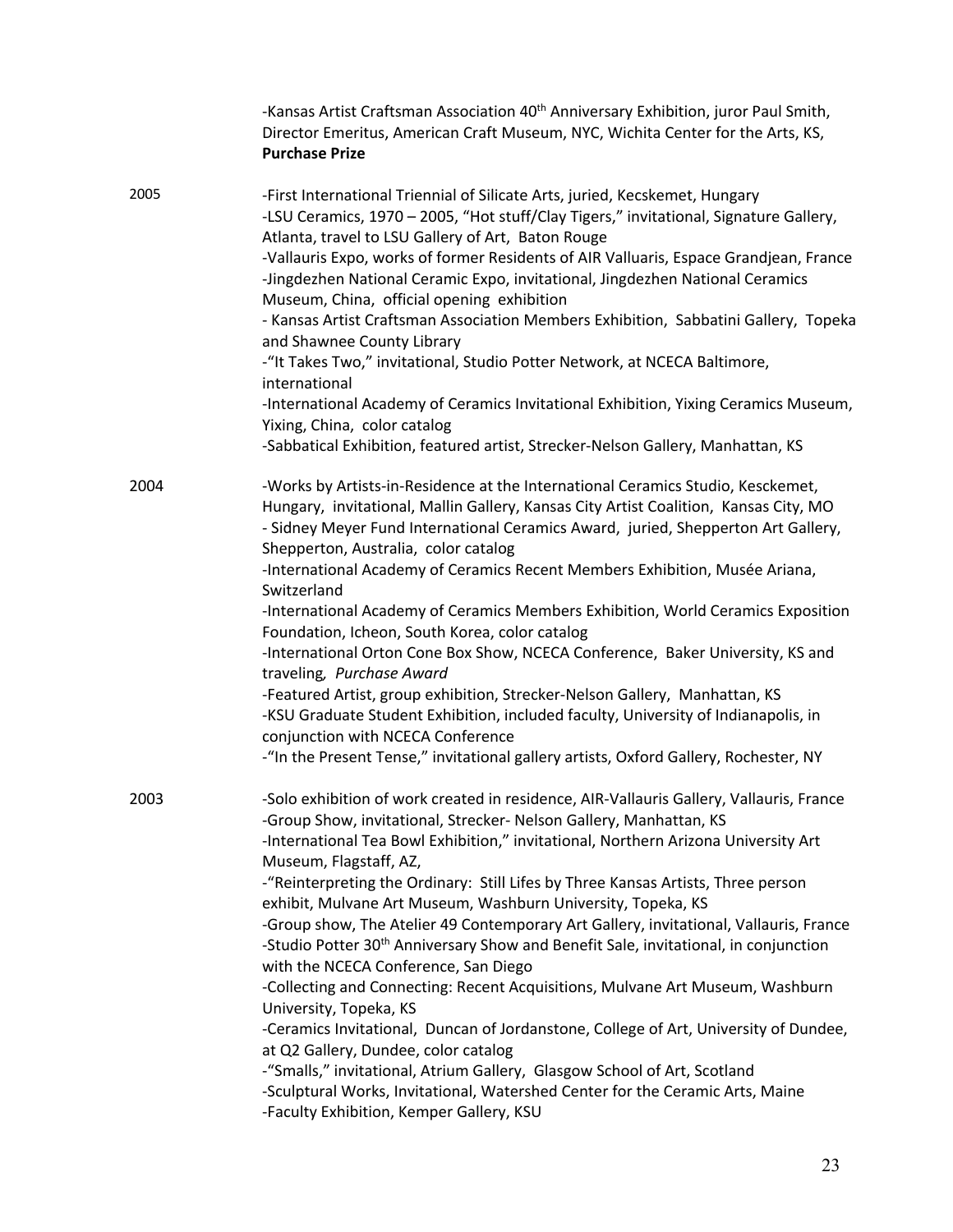| 2002 | -International Academy of Ceramics Members Exhibition, Fine Arts Academy<br>Exhibition Hall, Athens, Greece, in conjunction with the IAC 50 <sup>th</sup> Anniversary General<br>Assembly, hardbound 4 color 269 page book/catalog<br>-"Anna Calluori Holcombe: New Work," one person, Manhattan Arts Center, in<br>conjunction with the KSU Pre-Conference, "Global Clay" and NCECA Conference KC<br>-"Transformation of the Object," three-person invitational, The Albrecht - Kemper<br>Museum of Art, St. Joseph, MO and Birger Sandzen Memorial Gallery, Lindsborg, KS                                                                                                                                                                                                                                                                                                                                                                                                                                                                                                                                                                                                                                |
|------|------------------------------------------------------------------------------------------------------------------------------------------------------------------------------------------------------------------------------------------------------------------------------------------------------------------------------------------------------------------------------------------------------------------------------------------------------------------------------------------------------------------------------------------------------------------------------------------------------------------------------------------------------------------------------------------------------------------------------------------------------------------------------------------------------------------------------------------------------------------------------------------------------------------------------------------------------------------------------------------------------------------------------------------------------------------------------------------------------------------------------------------------------------------------------------------------------------|
|      | -The Topeka Competition 24, Alice Sabatini Gallery of the Topeka and Shawnee<br>County Public Library, juror Victor Spinski, catalog, Friends Of The Public Library<br><b>Purchase Award and Cash Award</b><br>-"In the Present Tense," invitational group, Oxford Gallery, Rochester, NY<br>-"Kansas Connections," invitational, University of Kansas Art Gallery, then travel to<br>Strecker-Nelson Gallery, Manhattan, KS and Baker University, Lawrence, KS<br>-KSU Alumni Exhibition, Kemper Gallery, K - State Union, in conjunction with the KSU<br>Pre-Conference, "Global Clay" and the NCECA Conference in Kansas City<br>-KSU Faculty Biennial Exhibition, Beach Art Museum, KSU, catalog<br>-KSU Faculty Exhibition, Kemper Gallery, KSU                                                                                                                                                                                                                                                                                                                                                                                                                                                       |
| 2001 | -"Explorations," One-person, Sabbatical Exhibition, Kemper Gallery, KSU,<br>-"Still Life Transfigured," 3 person show, Stacks Gallery, Carnegie Arts Center,<br>Leavenworth, KS<br>-Sculptural Clay by 14 Artists, invitational, The Clay Place, Pittsburgh, PA, in<br>conjunction with the International Sculpture Conference<br>-Contemporary Chamber Pot Exhibition, invitational, The Pottery Workshop Gallery,<br>Hong Kong, catalog<br>-Resident Artist Scholarship Auction/Exhibition, catalog, Archie Bray Foundation,<br>Helena, MT<br>-The Wichita National 2001, juried by Albert Paley, Wichita Center for the Arts, Kansas<br>-KSU Art Faculty Exhibition, Kemper Gallery, KSU                                                                                                                                                                                                                                                                                                                                                                                                                                                                                                                |
| 2000 | -Millennium Platter Exhibition, Shepperton Gallery, Sydney, Australia, juried,<br>international, in conjunction with the 2000 Olympics<br>-Invitational group exhibition, in conjunction with "The Spirit of Porcelain 2000<br>Symposium," Jingdezhen Ceramics Institute, P.R. China<br>-US/SCOT Exhibition, Matthew Gallery, Duncan of Jordanstone, University of Dundee,<br>Scotland, invitational<br>-"Couplets," The Clay Studio, Philadelphia, PA, invitational, national<br>-"On the Wall Clay Invitational," Coburn Gallery, Colorado College, Colorado Springs<br>-Karon Doherty Memorial Invitational Exhibit, Sparks Gallery, Denver, March<br>-Past and Present: KSU Ceramics, 8 oz. Fred Gallery, Denver, March in conjunction<br>with the NCECA Conference<br>-NCECA 2000 Silent Auction in conjunction with the NCECA Conference, invitational<br>national<br>-Kansas Artist Craftsman Exhibition, juried, Beach Art Museum, KSU<br>-Drawing Connections: KSU Art Faculty and Norwich School of Art and Design Faculty,<br>England, Beach Art Museum, KSU and travel to England, catalog<br>-Cup Exhibition 2000, Lill Street Gallery 25 <sup>th</sup> Anniversary Invitational, Chicago, IL |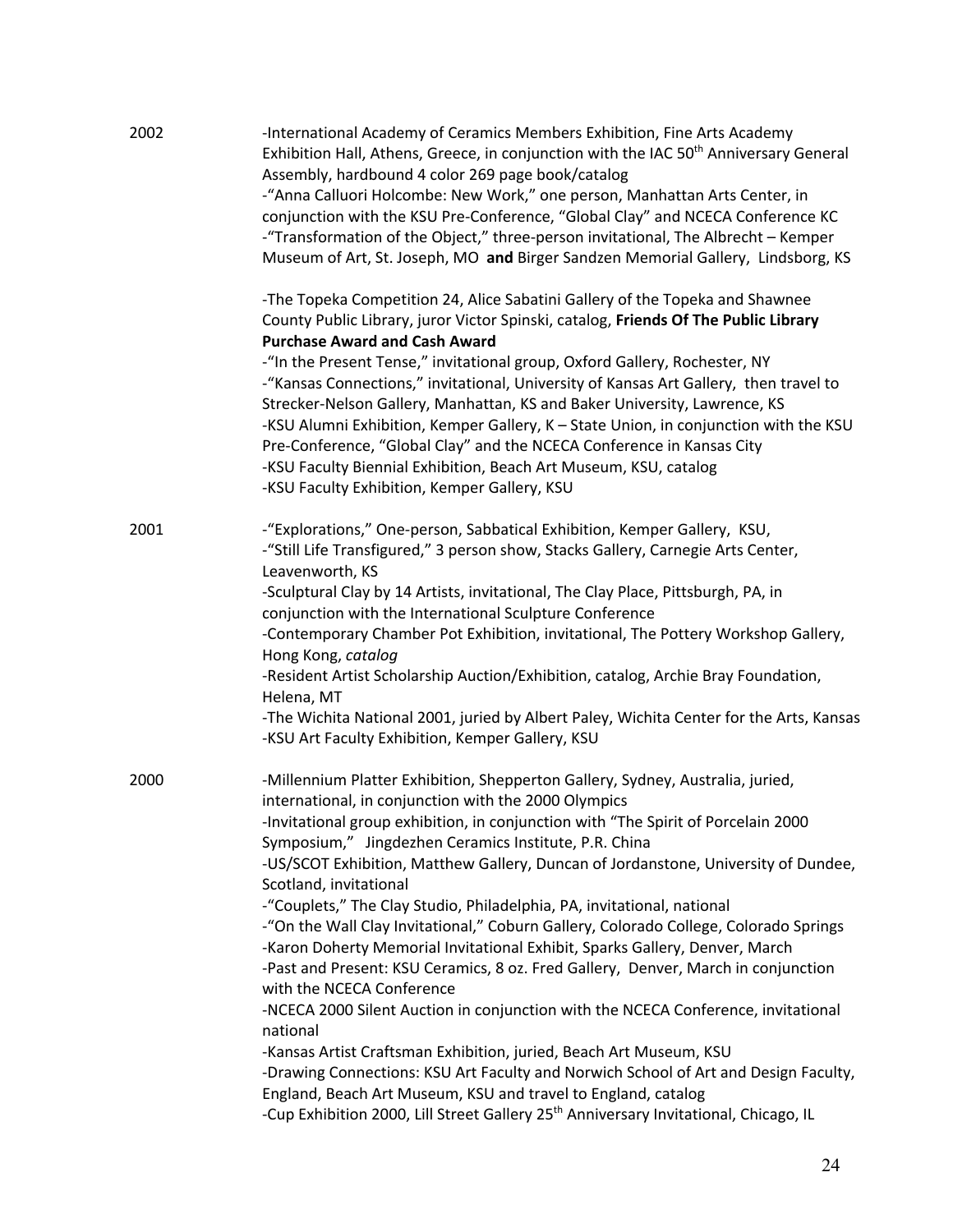|      | -Kansas Clay Connection, invitational, Carnegie Center for the Arts, Dodge City, KS                                                                                                                                                                                  |
|------|----------------------------------------------------------------------------------------------------------------------------------------------------------------------------------------------------------------------------------------------------------------------|
| 1999 | -"The Still Life Transfigured," one-person, The Clay Studio, invitational, Pittsburgh, PA<br>-Chongju International Craft Biennale '99, Chongju City, Korea, Special Selected Work,<br><b>Prize, Ceramics Division</b>                                               |
|      | -51 <sup>st</sup> International Exhibition of Ceramic Art, International Museum of Ceramics,<br>Faenza, Italy                                                                                                                                                        |
|      | -"In the Present Tense," Oxford Gallery, Rochester, NY                                                                                                                                                                                                               |
|      | -Auction Exhibition, Columbian Art Gallery, Wamego, KS<br>- Kansas Artist Craftsman Association Juried Exhibition, Sherry Leedy, juror, Emporia<br><b>State University Gallery, KS</b>                                                                               |
|      | -Faculty Exhibition, K State Union Gallery<br>-"Under the Influence," selected work of influences on Marko Fields, MFA, Manhattan<br>Art Center and Art Affair, Baldwin Center, KS                                                                                   |
| 1998 | -Kansas Artist Craftsman Members Exhibition, juror: Wendell Castle, Beach Art<br>Museum, KSU                                                                                                                                                                         |
|      | -Honors and Fellows Exhibition, Modern Art Museum, Ft. Worth, TX, national<br>invitational, in conjunction with the NCECA Conference, catalog                                                                                                                        |
|      | -Kansas Artist Craftsman Association Juried Members Exhibition, Columbian Theater,<br>Gallery and Art Museum, Wamego                                                                                                                                                 |
|      | -International Cone Box Show, invitational, juror, Orton Cone Foundation and Baker<br>University, KS, and traveling                                                                                                                                                  |
|      | -Art Faculty Exhibition, Beach Art Museum, color catalog and Columbian Theater and<br>Gallery                                                                                                                                                                        |
| 1997 | -Sidney Meyer Foundation International Ceramics Award, juror, Janet Mansfield,<br>Shepperton Art Gallery, Australia, color catalog                                                                                                                                   |
|      | - Summer Invitational Exhibition, Shafer Gallery, Barton Community College, KS<br>-"Clay on the Walls," FOVA Gallery, Texas Tech University; Lubbock, juried, national<br>-Kansas Artist Craftsman Association Members Exhibition, juried, Beach Art Museum,<br>KSU; |
|      | -Art Faculty Exhibition, K- State Union Gallery, KSU                                                                                                                                                                                                                 |
|      | -work represented by Oxford Gallery, Rochester, NY, and the Source Gallery, Kansas<br>City                                                                                                                                                                           |
| 1996 | -"Rendezvous!" invitational, national, Museum of Nebraska Art, University of<br>Nebraska, Kearney, catalog, color poster                                                                                                                                             |
|      | -"Handle, Spout, Story, Shrine: Ceramic Artist/Professors," invitational, regional,<br>University of Nebraska, Lincoln, color poster                                                                                                                                 |
|      | -"Platters: Functional and Decorative," juried, regional, by Susan Peterson, Firehouse<br>Art Center, Norman, OK, catalog, Honorable mention                                                                                                                         |
|      | -"In the Present Tense," invitational, gallery members, Oxford Gallery, Rochester, NY<br>-KSU Faculty Exhibition, Hutchinson Community College Gallery, KS                                                                                                           |
|      | -KSU Faculty Exhibition, The Columbian Art Gallery, Wamego, KS                                                                                                                                                                                                       |
|      | -Fletcher Challenge Ceramics Award 1996, international, juried, Auckland, New<br>Zealand, catalog                                                                                                                                                                    |
|      | -"Collector's Cups," juried, international, Galerie Handwerk Koblenz, Koblenz,<br>German                                                                                                                                                                             |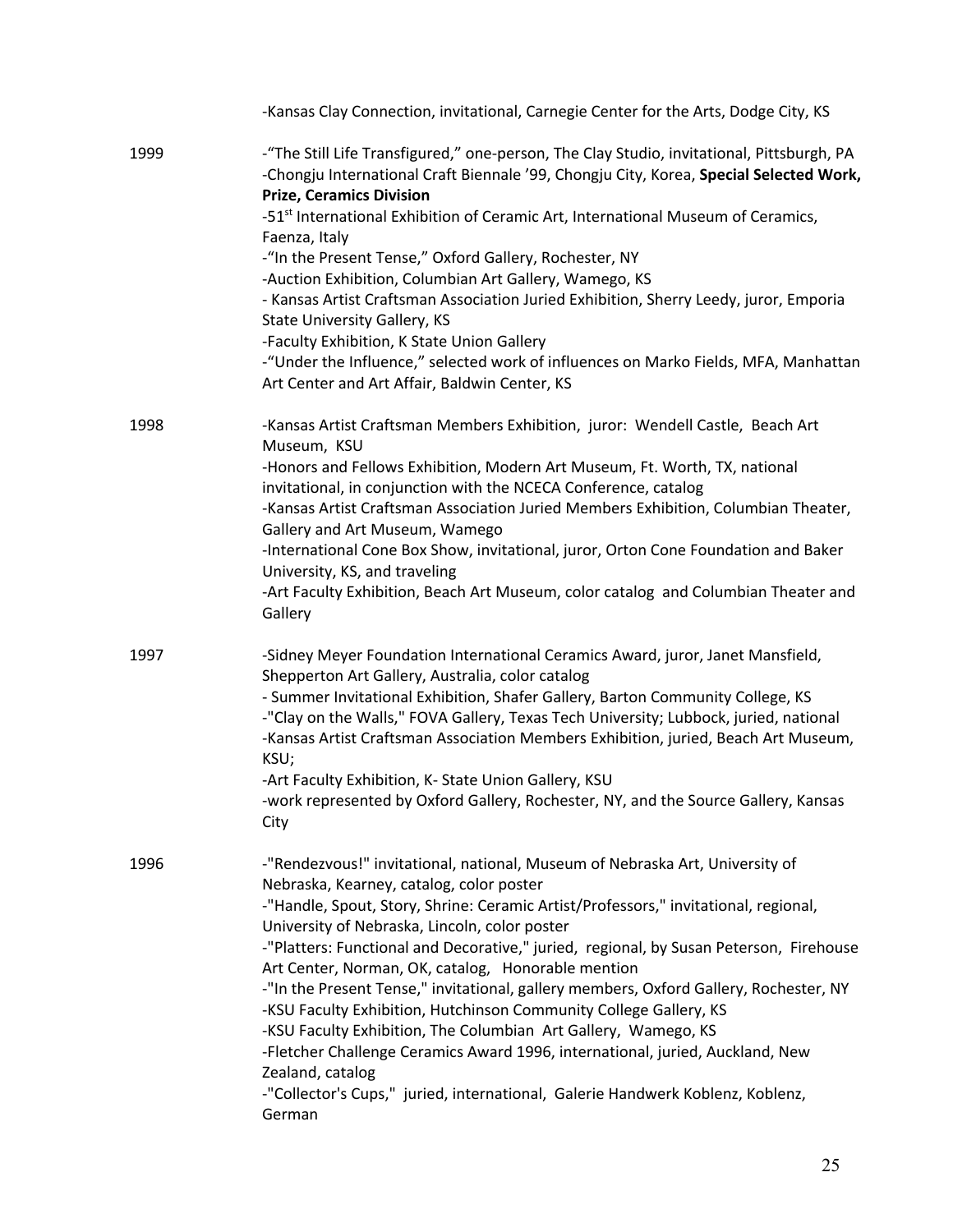|      | -KSU Faculty Exhibition, University of Missouri, Columbia, Art Gallery<br>-"KSU Clay, " Group exhibition of KSU faculty and graduate students, Art Gallery,<br>Topeka and Shawnee County Public Library, catalog<br>-"The 1996 International Orton Cone Box Show," juried, international, Holt-Russell<br>Gallery, Baker University, Kansas, and traveling<br>-Topeka Competition 20, juried, regional, Gallery Of Fine Arts, Topeka and Shawnee<br><b>County Public Library</b><br>-New Work, gallery ceramic artists, Oxford Gallery, Rochester, in conjunction with the<br>NCECA Conference;<br>-"Clay on the Wall: Second National Ceramic Exhibition," juried, national, Gallery of<br>Fine Arts, Eastern Washington University, Cheney, Award of Notable Recognition<br>-Art Faculty Exhibition, Union Gallery, KSU<br>-work represented by Oxford Galley, Rochester, NY and The Source Gallery, KC |
|------|-----------------------------------------------------------------------------------------------------------------------------------------------------------------------------------------------------------------------------------------------------------------------------------------------------------------------------------------------------------------------------------------------------------------------------------------------------------------------------------------------------------------------------------------------------------------------------------------------------------------------------------------------------------------------------------------------------------------------------------------------------------------------------------------------------------------------------------------------------------------------------------------------------------|
| 1995 | -1995 Wichita National, juror Karen Karnes, The Wichita Center for the Arts, KS<br>-The 25th Annual Exhibition of Members of Tempo, invited guest artist, Nazareth<br>College Arts Center, Rochester, NY<br>-Art Faculty Exhibition, K - State Union Gallery<br>-Art Faculty Exhibition, Columbian Theater, Museum and Art Center, Wamego<br>-"Art from Academe," juror Mark Spencer, The Central Exchange, Kansas City, MO<br>-"The Clay Cup V," juror David Furman, University Museum, Southern Illinois<br>University, Carbondale and traveling to Bradley University, Peoria, IL and<br>Northwestern University, Chicago, IL                                                                                                                                                                                                                                                                          |
|      | -"Form, Function, Fantasy, The Craft Art Collection," Burchfield-Penney Art Center,<br>SUNY College at Buffalo, catalog<br>-"In the Present Tense" Oxford Gallery, invited gallery artists, Rochester, NY<br>-"World's Women on Line," invitational, international, Institute for Studies in the Arts,<br>Arizona State University, http:/www.asu.edu/wwol and cd rom                                                                                                                                                                                                                                                                                                                                                                                                                                                                                                                                     |
| 1994 | -" Louisiana State University Past and Present", Sylvia Schmidt Gallery, Invitational<br>Exhibition, in conjunction with NCECA Conference, New Orleans<br>-Montclair State in Manhattan, juried, Westbeth Gallery, NYC, Fine Art Student and<br>Alumni Exhibition                                                                                                                                                                                                                                                                                                                                                                                                                                                                                                                                                                                                                                         |
| 1993 | -"Crafts National," juried by Joanne Rapp, The Pennsylvania State University<br>-Archie Bray Foundation Benefit Exhibition, invitational, The International Gallery, San<br>Diego, CA.<br>-Brockport Art Faculty Exhibition, Tower Fine Arts Gallery, SUNY Brockport.                                                                                                                                                                                                                                                                                                                                                                                                                                                                                                                                                                                                                                     |
| 1992 | -"Out of Clay", juried by Ruth Butler, Associate Editor Ceramics Monthly, Clara Kott<br>Von Storch Gallery, Dexter, MI<br>-Faculty Exchange Exhibition, Michael Rockefeller Arts Center, SUNY Fredonia                                                                                                                                                                                                                                                                                                                                                                                                                                                                                                                                                                                                                                                                                                    |
| 1991 | -"Anna Calluori Holcombe: New Work in Clay," one person, Lucy Byrne Gallery of the<br>Memorial Art Gallery, Rochester, NY.<br>-Group Invitational Exhibit, Watershed Residents at Elements Gallery, Brunswick,<br>Maine.<br>-Brockport Art Faculty Exhibition, Tower Fine Arts Gallery, SUNY Brockport<br>-"Great Lakes States Works of Clay," juror Mary Roehm, Buckham Gallery, Flint, MI<br>-One-person Farewell Exhibition, The Archie Bray Foundation Gallery.                                                                                                                                                                                                                                                                                                                                                                                                                                       |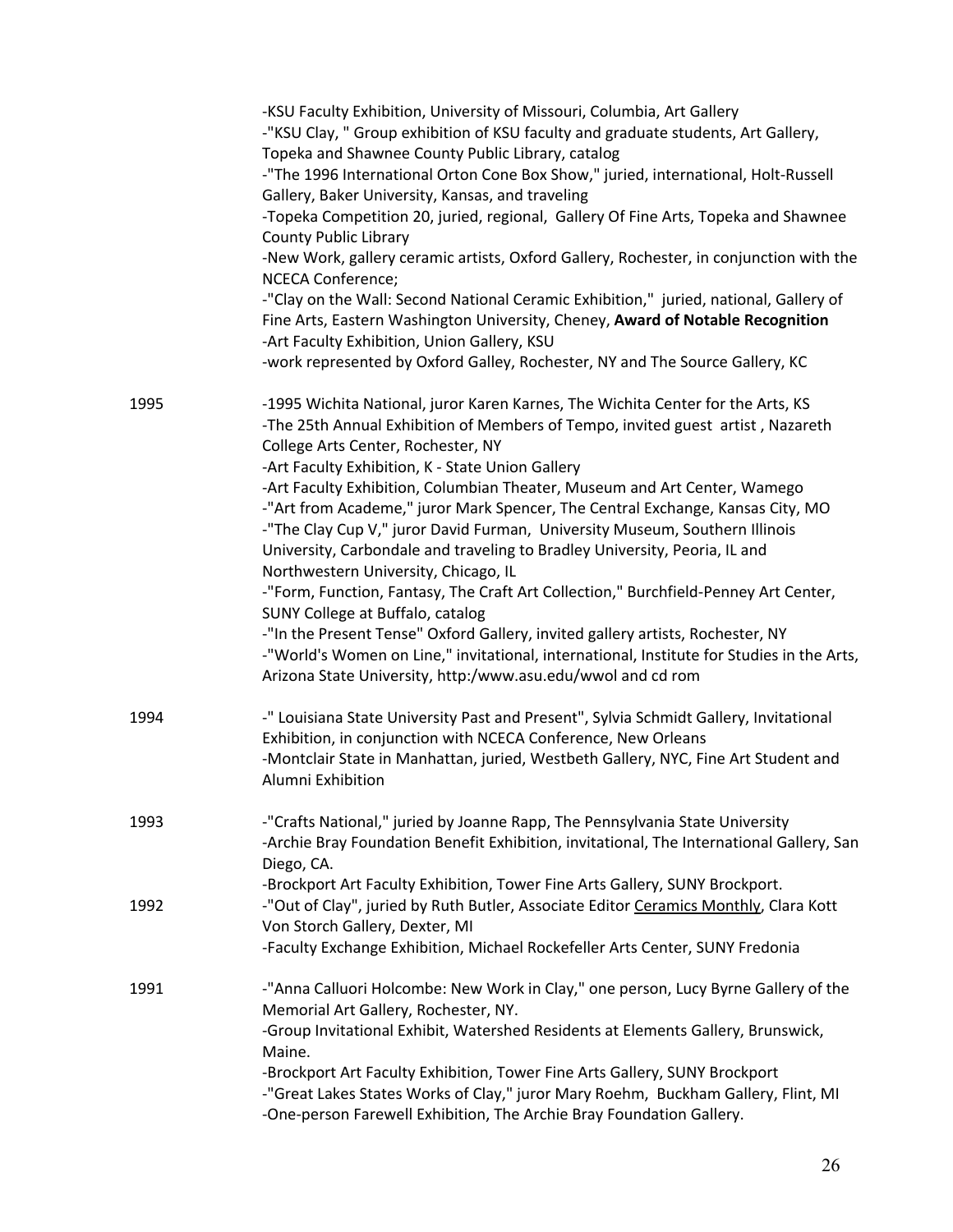|      | -Anna Calluori Holcombe and David McDonald, Adams Art Gallery, Dunkirk, NY.                                                                                                                                                                                                                                                                                                                                                                                                                                                                                                      |
|------|----------------------------------------------------------------------------------------------------------------------------------------------------------------------------------------------------------------------------------------------------------------------------------------------------------------------------------------------------------------------------------------------------------------------------------------------------------------------------------------------------------------------------------------------------------------------------------|
|      | -"Collect New York, "Empire State Craft Alliance, invitational, Leo Kaplan Modern<br>Gallery, New York City, and auction, Fabrie Mansion.                                                                                                                                                                                                                                                                                                                                                                                                                                        |
| 1990 | -Work on display at The Burchfield Art Center as part of recent acquisitions to the<br>permanent collection<br>- work represented at The Works Gallery, Philadelphia, PA.<br>-"The Hallowed Vessel," invitational, Lill Street Gallery, Chicago, IL.<br>-"The Faculty Selects: Alumni Invitational III," Tower Fine Arts Gallery, SUNY<br><b>Brockport</b><br>-"Collect New York," Empire State Crafts Alliance, invitational, The Heller Gallery, NYC<br>-WXXI Fine Art and Crafts Showcase, juried, Wilson Arts Center, Rochester, NY.                                         |
| 1989 | - The 46th International Exhibition of Ceramic Art, Faenza, Italy, Faenza Rotary Club<br><b>Gold Medal Award</b><br>-Work on display at The Works Gallery, Philadelphia, PA., Dawson Gallery, Rochester,<br>NY, and The Burchfield Center, SUNY College at Buffalo, NY 1989<br>-WXXI Fine Art and Crafts Showcase, juried, Award of Excellence, Wilson Arts Center,<br>Rochester, NY<br>-The Window Project, invitational, Marine Midland Bank, Main Street, Rochester, NY<br>-"Collect New York," invitational, auction, A Show of Hands Gallery, Fabrie Mansion,<br><b>NYC</b> |
| 1988 | -Craft Art 1988, Western New York, juried, Burchfield Art Center, SUNY College at<br><b>Buffalo</b><br>-Finger Lakes Exhibition, juried, Memorial Art Gallery, Rochester, NY.<br>-"Off the Pedestal: Clay on the Walls," Village Gate Art Center, Rochester, NY.<br>-"Collect New York," invitational, exhibit/auction at Steuben Glass, New York City                                                                                                                                                                                                                           |
| 1987 | -Louisiana State University, Invitational Exhibition: Ceramics '87, The Works Gallery,<br>PA<br>-"Crafts: National II," juried, Upton Hall Gallery, SUNY College at Buffalo, NY.<br>-Faculty Art Exhibition, Tower Fine Arts Gallery, SUNY Brockport<br>-Faculty Art Exhibition, Village Gate Art Center, Rochester, NY<br>-"Collect New York," exhibit/auction, for ESCA, Stueben Glass, New York City<br>-Lawrence Gallery, Portland Oregon, work displayed                                                                                                                    |
| 1986 | -Rochester Fingerlakes Exhibition, juried, Memorial Art Gallery, Rochester, NY<br>-Double-wall Vessel, invitational group show, Creighton University Art Gallery,<br>Omaha, NB<br>-Two-person, Little Gallery, Nazareth College, Rochester                                                                                                                                                                                                                                                                                                                                       |
| 1985 | -"The Faculty Selects: Alumni Invitational," Tower Fine Arts Gallery, SUNY Brockport<br>-"Feats of Clay," juried, Lill Street Gallery, Chicago, IL<br>-NCECA Juried Members' Exhibition, Craft Alliance Gallery, St. Louis, MO                                                                                                                                                                                                                                                                                                                                                   |
| 1984 | -Central Illinois Arts Consortium Traveling Exhibition                                                                                                                                                                                                                                                                                                                                                                                                                                                                                                                           |